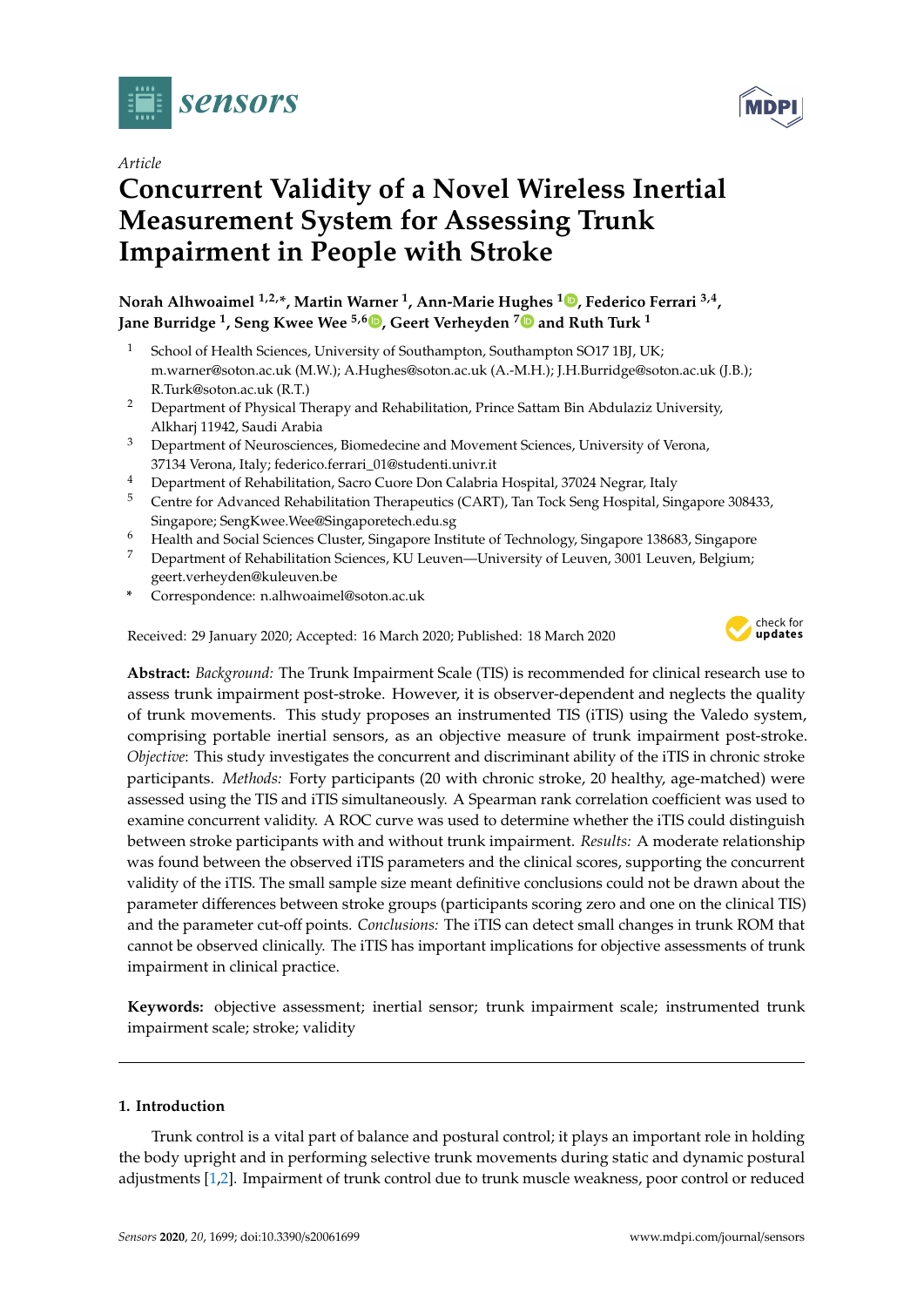position sense results in decreased balance and an increased risk of falls; it also interferes with the performance of daily living activities, such as turning in bed, sitting, rising from sitting to standing and walking [\[3–](#page-17-2)[5\]](#page-17-3). Moreover, stability of the upper trunk is considered to be a prerequisite of upper limb function and hand usage [\[6\]](#page-17-4). The role of trunk ability is often overlooked as an integral part of the recovery process; trunk control has been recognized to be an important early predictor of functional recovery after stroke explaining 45% to 71% of the variance of functional recovery post-stroke [\[7](#page-17-5)[,8\]](#page-17-6).

In stroke, impaired trunk control can be assessed using clinical outcome measures such as the Trunk Control Test (TCT) and the Trunk Impairment Scale (TIS) [\[9,](#page-17-7)[10\]](#page-17-8). The TIS is recommended for use in clinical research because it has sufficient psychometric properties demonstrated in a high concurrent validity ( $r = 0.83$ ), excellent test–retest reliability (ICC = 0.96), excellent inter-rater reliability (ICC = 0.99) and has no ceiling effect [\[10](#page-17-8)[–12\]](#page-18-0). The TIS consists of three sub-sections which assess static sitting balance, dynamic sitting balance and trunk coordination. Following Rasch analysis the static sitting balance subscale was eliminated, and the scale was renamed TIS Version 2.0 (TIS-V2) [\[13\]](#page-18-1). However, although the TIS is commonly used to evaluate trunk impairment post-stroke, a limitation is that the scale uses ordinal scores to measure trunk impairment by means of the degree of task completion without considering movement quality during task performance. More detailed information on trunk movement quality can obtained by kinematic analysis of several indices (i.e., speed, smoothness and range of movement). Identifying these stroke-related impairment kinematic characteristics potentially offers a better understanding of the relationship between movement quality and performance during neurorehabilitation and stroke recovery. A recent study which measured trunk movement using 3D kinematic analysis found that the lateral pelvic ROM was the best predictor ( $\mathbb{R}^2 = 0.2$  and  $p < 0.006$ ) of clinical recovery measured with the TCT [\[14\]](#page-18-2). It is critical to differentiate between compensatory and non-compensatory movement after neurorehabilitation and kinematic measures may help to identify deficits even in people who have recovered well from their stroke [\[15\]](#page-18-3). The majority of published literature focuses on measuring trunk movement in relation to upper limb recovery, and there is a dearth of evidence regarding recommended kinematic parameters to use for evaluating trunk impairment [\[14,](#page-18-2)[16\]](#page-18-4). An instrumented version of TIS (iTIS) to address this limitation is therefore warranted.

Optoelectronic measurement systems can be used to quantify trunk movements in research settings [\[17\]](#page-18-5). However, these systems are not readily clinically available because they entail a high cost and require a large installation space. To overcome these limitations, the use of alternative, objective low-cost measuring systems such as inertial measurement units (IMUs) may be useful. The Valedo system (Hocoma, Switzerland) is a wireless movement analysis system that comprises three lightweight sensors (IMUs) that measure trunk movement (in degrees) and the velocity of body segments with respect to magnetic fields and gravity in a non-invasive way [\[18](#page-18-6)[,19\]](#page-18-7). Recent research has examined the concurrent validity and reliability of the Valedo system using an optoelectronic system as the gold standard for measuring 3D trunk movement in healthy participants and found that the Valedo system is a valid ( $r^2$  coefficients > 0.94) and reliable (3%–9% coefficient of variation) measure for estimating trunk movement [\[18\]](#page-18-6). The instrumentation of the TIS could potentially provide more detailed and clinically relevant information about trunk movement and it's relation to trunk impairment for stroke participants. To our knowledge, this is the first study that has instrumented a clinical trunk impairment scale. It was therefore the aim of this cross-sectional observational study to instrument the TIS using the Valedo system (iTIS) and correlate it to the gold-standard TIS (cTIS-V2) for concurrent validity testing. This will additionally establish the discriminant ability of the iTIS, as the scores of chronic stroke subjects and healthy, age-matched subjects can be compared. We hypothesize that the iTIS is a valid tool for the evaluation of trunk impairment in chronic strokes and is able to discriminate between people who do, and those do not have trunk impairment using the cTIS-V2 as a gold standard.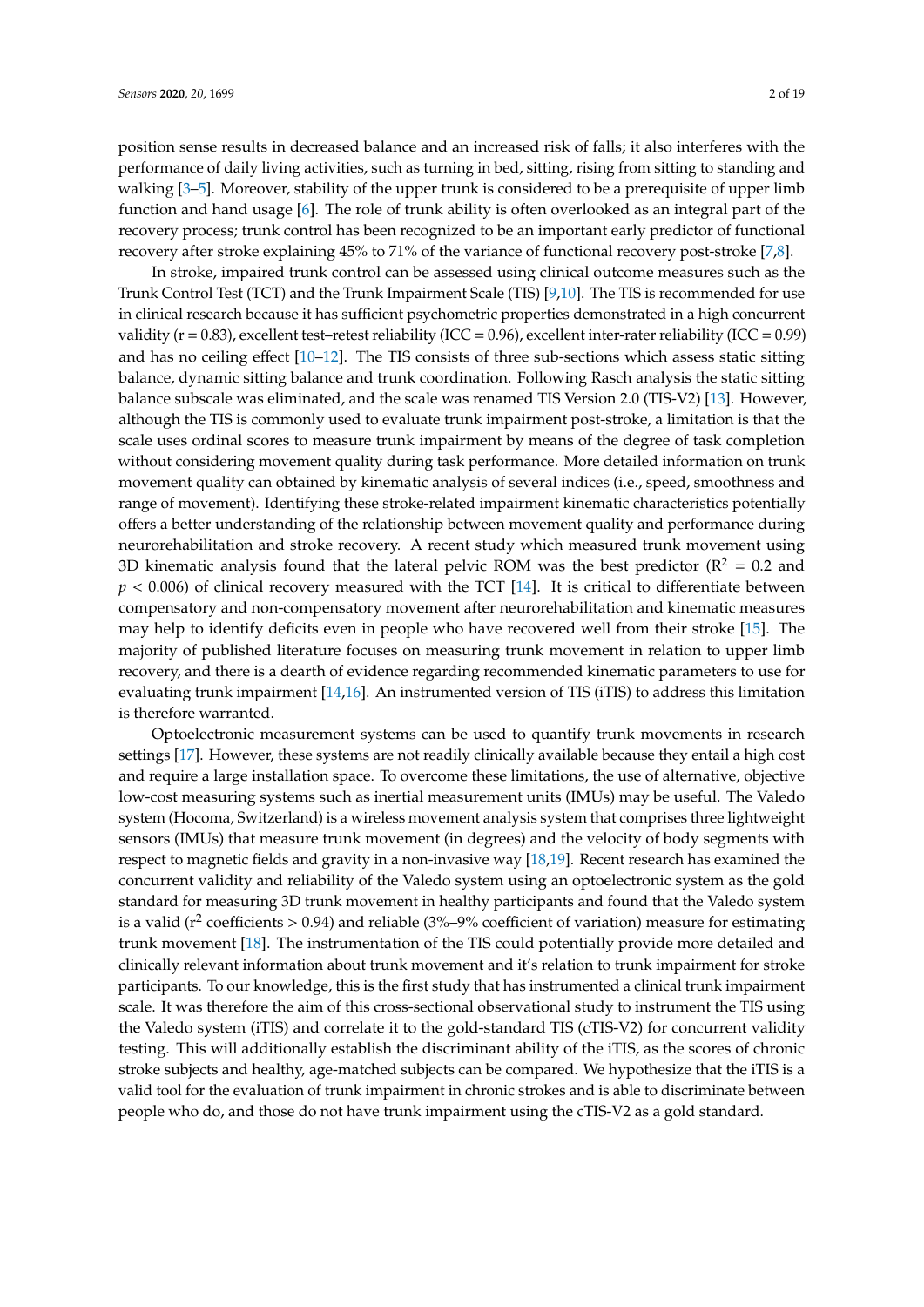#### **2. Materials and Methods** Forty participants (20 with chronic stroke and 20 healthy, age-matched) were received from the control of the control of the control of the control of the control of the control of the control of the control of the control

#### (1) Participants (I) Participants  $\mathcal{L}$

Forty participants (20 with chronic stroke and 20 healthy, age-matched) were recruited from the University of Southampton (School of Health Sciences' Research Participant Register), the Hobbs Rehabilitation Centre and local stroke clubs (Hampshire, UK). The inclusion criteria for healthy participants were that the individuals were between 40 and 80 years old and able to understand and follow simple instructions. In addition, the stroke participants needed to have trunk impairment resulting from the stroke (cTIS  $\leq$  20) and the ability to maintain a seated position for 10 s. The exclusion criteria for both groups were acute low back pain, a history of spontaneous fractures, a hip prosthesis, uncontrolled epileptic seizures, implanted ferromagnetic materials or active devices within the body, and skin diseases or lesions near the sensor placement. After potential participants demonstrated an and skin diseases or lesions near the sensor placement. After potential participants demonstrated an interest in taking part in the study, a screening telephone call was made by the researcher to ensure that the participant matched the inclusion and exclusion criteria. All participants were encouraged to wear vest tops and comfortable trousers to enable the researchers to attach the sensors to the participants' skin easily. The Ethics Committee of University of Southampton approved this study (ethical approval code: 25280) and all participants signed informed consent.

#### (2) Measurement Protocol While the participant was standard was standard was standard valed osensors (Hocoma, Switzerland)  $\mathcal{L}(\mathcal{A})$

While the participant was standing, three lightweight Valedo sensors (Hocoma, Switzerland) were placed using double-sided sticky tape: sensor one on the sacral spinal level S1, sensor two on the L1 spinal level and sensor three on the sternum (Figure [1\)](#page-2-0). To mitigate measurement error by ensuring<br>the same placement of the sensors was made by assessors, the following anatomical body level method the same placement of the sensors was made by assessors, the following anatomical body landmarks were used to identify the S1 and L1 levels: the anterior superior iliac spine (ASIS) along the iliac crest to L4 and then palpation upward and downward to locate L1 and S1 respective, whilst the third sensor was placed 2.5 cm below the sternal notch. Training on how to place the sensors was provided and standardized by the assessors (and could potentially be given to anyone). The sensors were placed and removed by the same assessor. The Valedo sensors can record a  $\pm 0.1^\circ$  range of motion over a range of 360° around all axes (Valedo User Manual, Hocoma). The recorded data output, formatted as an Excel file, indicates the rotation of each sensor at X, Y and Z direction on the three body planes (sagittal, frontal and transverse) over the duration of the task.

<span id="page-2-0"></span>

**Figure 1.** Sensor placements. **Figure 1.** Sensor placements.

The participant was then seated on a plinth without any back support, their hip and knees were  $\tilde{I}$ flexed at 90°, and they were barefoot with their feet resting on the floor. The participants were asked to perform the 14 cTIS-V2 tasks. Each task was demonstrated by the assessor to the participant before they performed it. Every participant was assessed using the clinical and instrumented versions of the they performed it. Every participant was assessed using the clinical and instrumented versions of the perform the 14 cTIS-V2 tasks. Each task was demonstrated by the assessor to the participant before TIS-V2 simultaneously.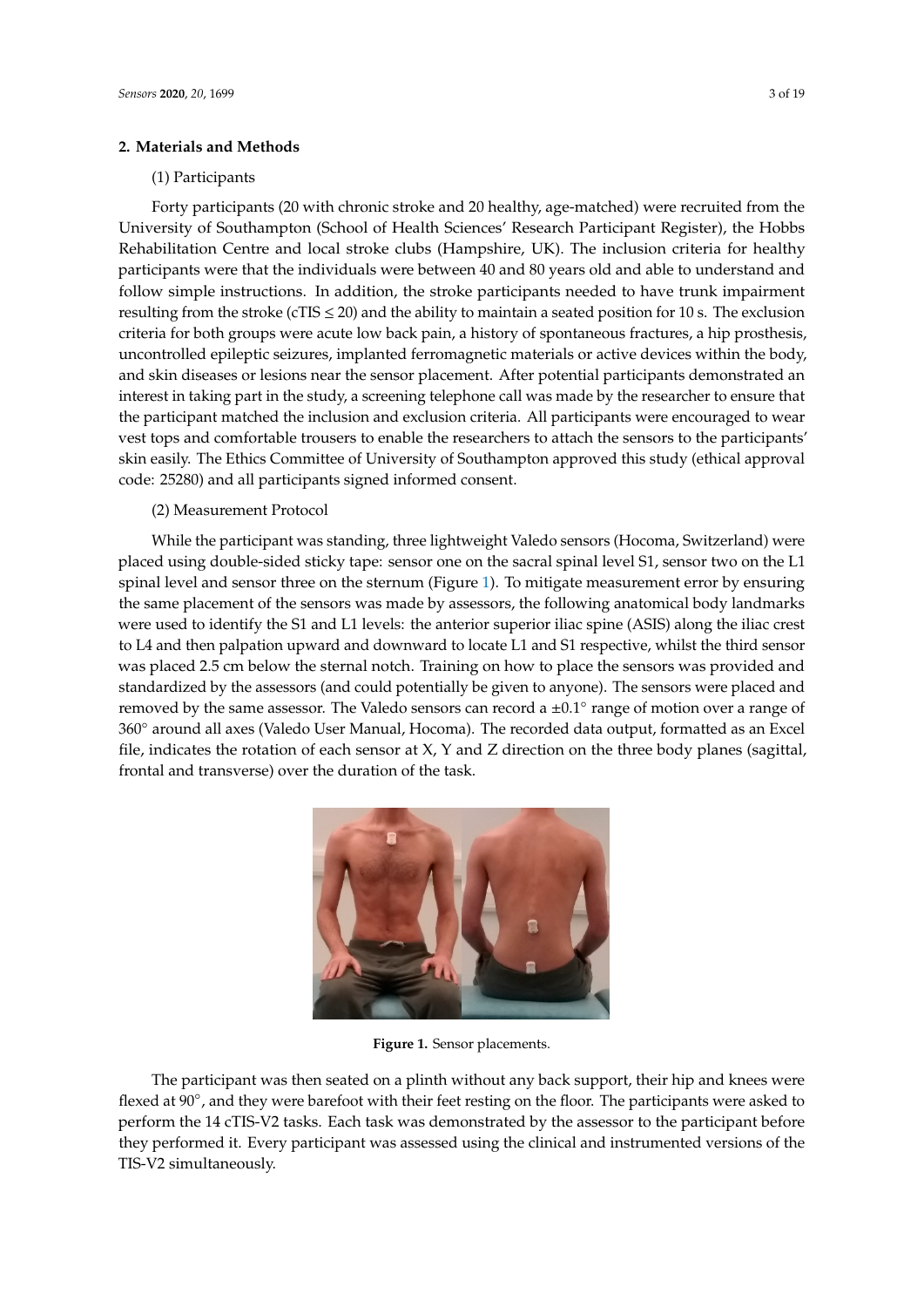#### (3) Development of the instrumented Trunk Impairment Scale (iTIS)

In previous literature, no consensus exists on the best kinematic parameters to be used for in the evaluation of trunk movement [\[14\]](#page-18-2). Therefore, the parameters of interest for each TIS task were determined based on the clinical reasoning of the team, taking into account the maximum range of movement in each direction expected from performance of the task and direction of movement by the author and research team (Turk, Warner, Hughes, and Ferrari). Initially the following parameters were exported for each dynamic task: flexion, extension and lateral flexion on both sides for the sternal and sacral sensors. Following completion of the data collection, the data were analyzed to identify the most appropriate and important kinematic parameters to be reported in each task. For the dynamic subscale parameters, the degree of range of motion (ROM) of lateral flexion to either the affected or unaffected side was considered. For the coordination subscale, the degree of lumbar and sternal ROM towards both sides were measured, and the symmetry of rotation movement between the affected and unaffected sides was considered. The symmetry between both sides was calculated as a percentage (%) (i.e., 100% symmetry means that the rotation ROM on both sides is equal). The parameters of interest are presented in Table [1.](#page-4-0) The data exported as an excel file for each task performed. Then, all of the recorded tasks processed by MATLAB (MATLAB R2016a) (The MathWorks, Inc.) to extract the parameters used for iTIS. The MATLAB script The MATLAB algorithms were written by an experienced musculoskeletal biomechanics researcher and performed by the author N.A. The MATLAB scripts for the data processing from raw data to ROM is documented in Supplementary Materials.

#### (4) Statistical Analysis

The data were imported into Excel and analyzed using IBM SPSS Statistics 24 (SPSS Inc., Chicago, IL, USA). Descriptive statistics were used to summarize the demographic data and the parameters of interest. The normality of the data was checked using the Shapiro–Wilks test.

To evaluate the concurrent validity of the Valedo system in measuring trunk impairment, the correlation between clinical scores (using TIS-V2) and instrumental scores (using iTIS) was examined using a Spearman correlation coefficient analysis [\[20\]](#page-18-8). The correlation coefficient ranges from −1 to +1 to reflect the strength of the relationship between the variables. The positive or negative sign of the coefficient indicates positive or negative correlation [\[20\]](#page-18-8). The following correlation classification was used to interpret the correlation coefficient result: none or very low:  $\rho = 0{\text -}0.25$ ; low:  $\rho = 0.26{\text -}0.40$ ; moderate:  $ρ = 0.41 - 0.69$ ; high:  $ρ = 0.70 - 0.89$ ; very high:  $ρ = 0.90 - 1.0$  [\[21\]](#page-18-9). Following this, for the coordination subscale a conservative adjustment to compensate for the number of similar tasks (task 1 and 2, task 3 and 4) with four parameters of interest for each task was applied to achieve a family wise significance Bonferroni level of 5% (test-wise significant levels 0.6%).

The score differences of the stroke participants and the healthy, age-matched participants were assessed using an independent samples *t*-test. In addition, the difference between the participants with stroke who achieved scores of one or two and those who scored zero on the cTIS-V2 tasks was calculated using an independent samples *t*-test and a one-way ANOVA.

A receiver operating characteristic (ROC) curve analysis and the area under curves (AUCs) were used to determine the cut-off point of the iTIS parameters for distinguishing trunk impairment (i.e., participants who scored zero, one and two on the cTIS-V2) in the stroke group [\[22\]](#page-18-10). The cut-off point was determined using the Youden index (Youden index = sensitive value + specificity value − 1) at the point where both the sensitivity and specificity values were maximized [\[23\]](#page-18-11). In this study, the cut-off point will be the best representative point of the degree of trunk ROM recorded by the Valedo sensors that can distinguish between stroke participants with trunk impairment (scored zero on cTIS tasks) and those without trunk impairment (scored one, or two on cTIS tasks). The area under curve (AUC) is a summary measure of the accuracy of a quantitative diagnostic test. The maximum AUC is the best cut-off score. The AUC values were interpreted according to an arbitrary guideline; one could distinguish between no (AUC < 0.5), poor ( $0.5 \leq AUC < 0.7$ ), acceptable ( $0.7 \leq AUC < 0.8$ ), excellent  $(0.8 \le \text{AUC} < 0.9)$  and outstanding  $(\text{AUC} > 0.9)$  discriminant ability.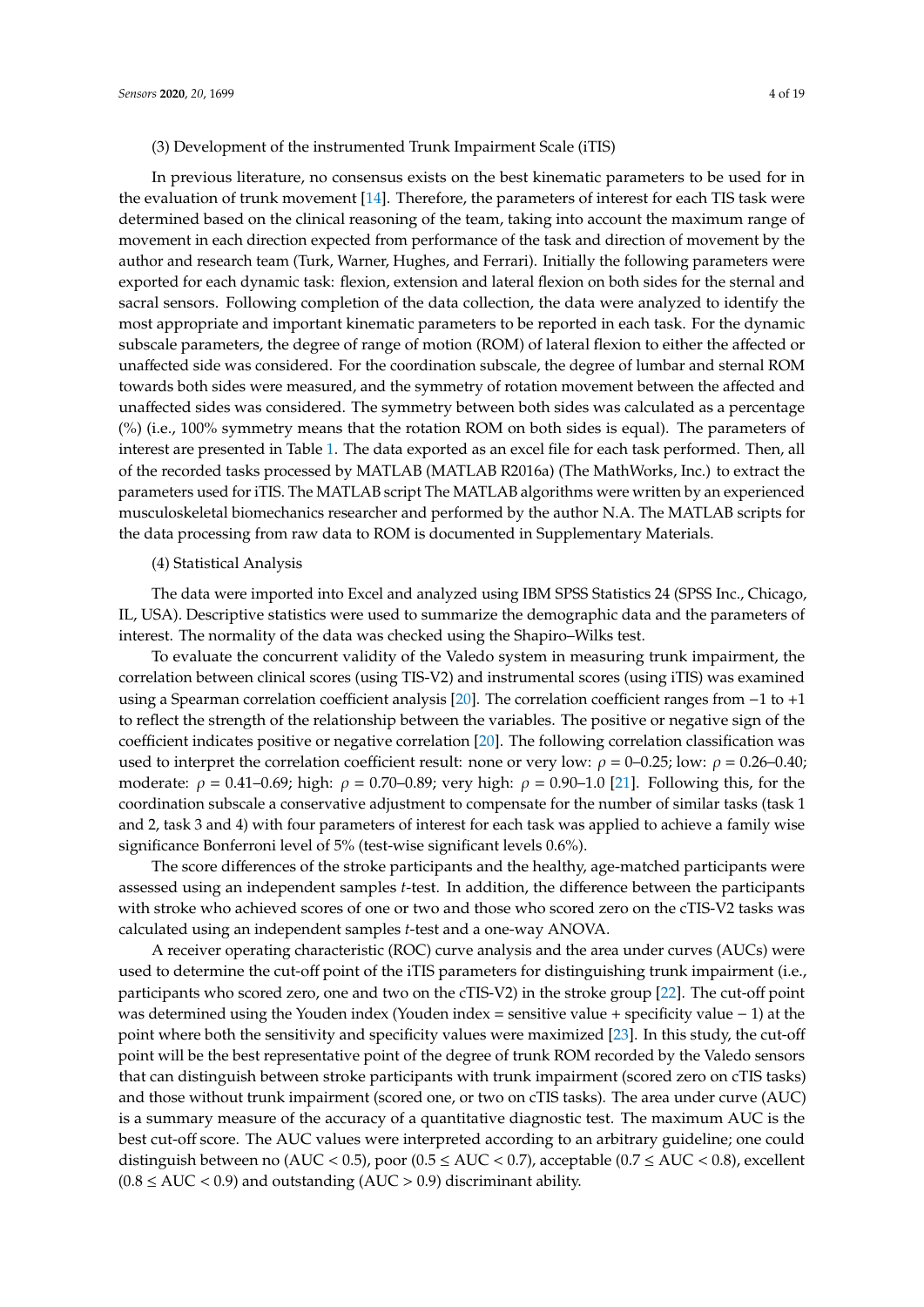<span id="page-4-0"></span>

| cTIS-V2 Tasks                                    | <b>Sensor</b> | <b>Parameter of Interest</b>                                                               | <b>Plane of Movement</b> |  |  |  |  |  |
|--------------------------------------------------|---------------|--------------------------------------------------------------------------------------------|--------------------------|--|--|--|--|--|
| <b>Dynamic Sitting Balance Subscale</b>          |               |                                                                                            |                          |  |  |  |  |  |
| 1-Touch the bed with<br>the hemiplegic elbow     | Sternum       | ROM of lateral flexion to<br>non-dominant/affected * side (degrees)                        | Frontal                  |  |  |  |  |  |
| 2-Repeat Item 1                                  | Sternum       | ROM of lateral flexion to<br>non-dominant/affected side (degrees)                          | Frontal                  |  |  |  |  |  |
| 3-Repeat Item 1                                  | Sternum       | ROM of lateral flexion to<br>non-dominant/affected side (degrees)                          | Frontal                  |  |  |  |  |  |
| 4-Touch the bed with<br>the unaffected elbow     | Sternum       | ROM of lateral flexion to<br>dominant/unaffected side (degrees)                            | Frontal                  |  |  |  |  |  |
| 5-Repeat Item 4                                  | Sternum       | ROM of lateral flexion to<br>dominant/unaffected side (degrees)                            | Frontal                  |  |  |  |  |  |
| 6-Repeat Item 4                                  | Sternum       | ROM of lateral flexion to<br>dominant/unaffected side (degrees)                            | Frontal                  |  |  |  |  |  |
| 7-Lift pelvis from bed<br>at the hemiplegic side | Sacrum        | ROM of lateral flexion to<br>dominant/unaffected side (degrees) **                         | Frontal                  |  |  |  |  |  |
| 8-Repeat Item 7                                  | Sacrum        | ROM of lateral flexion to<br>dominant/unaffected side (degrees) **                         | Frontal                  |  |  |  |  |  |
| 9-Lift pelvis from bed<br>at the unaffected side | Sacrum        | ROM of lateral flexion to<br>non-dominant/affected side (degrees) **                       | Frontal                  |  |  |  |  |  |
| 10-Repeat Item 9                                 | Sacrum        | ROM of lateral flexion to<br>non-dominant/affected side (degrees) **                       | Frontal                  |  |  |  |  |  |
|                                                  |               | <b>Coordination Subscale</b>                                                               |                          |  |  |  |  |  |
| 1-Rotate upper trunk 6<br>times                  | Sternum       | Symmetry (%), ROM of average rotation to<br>both side (degrees) and total no. of rotations | Transverse               |  |  |  |  |  |
| 2-Repeat Item 1 within<br>6 s                    | Sternum       | Symmetry (%), ROM of average rotation to<br>both side (degrees) and total no. of rotations | Transverse               |  |  |  |  |  |
| 3-Rotate lower trunk<br>6 times                  | Lumbar        | Symmetry (%), ROM of average rotation to<br>both side (degrees) and total no. of rotations | Transverse               |  |  |  |  |  |
| 4-Repeat Item 3 within<br>6 s                    | Lumbar        | Symmetry (%), ROM of average rotation to<br>both side (degrees) and total no. of rotations | Transverse               |  |  |  |  |  |

**Table 1.** Sensor location, plane of movement and parameters of interest for each TIS-V2 task.

\* Non-dominant upper limb for healthy participants; affected upper limb for stroke participants. \*\* In task 7 and 8: The unaffected side is not tested. The stroke participants used lateral flexion towards the unaffected side to be able to lift-up the pelvis on the affected side. As a result, we chose the lateral flexion toward the unaffected (untested) side to be the most important parameter to measure in these tasks. In task 9 and 10: The unaffected side is tested. The stroke participants used lateral flexion towards the affected (untested) side to be able to lift-up the pelvis on the unaffected side. As a result, we chose the lateral flexion toward the affected (untested) side to be the most important parameter to measure in these tasks.

# **3. Results**

#### *3.1. Participant Characteristics*

Twenty adults with chronic stroke and resulting trunk impairment (mild to severe) and 20 healthy, aged-matched controls were recruited. The participants' characteristics are presented in Table [2.](#page-5-0)

### *3.2. Concurrent Validity*

Significant moderate correlations (negative) were observed between the cTIS-V2 score and iTIS parameters of the dynamic subscale: lateral flexion to affected side in Tasks 1 and 2 (r = −0.59, *p* < 0.006) and lateral flexion to the unaffected side in Tasks 4 and 5 (r = −0.52, *p* < 0.02) (Table [3\)](#page-5-1). Furthermore, significant moderate correlations were observed between the cTIS-V2 score and lateral flexion to the affected side in Task 7 ( $r = 0.52$ ,  $p < 0.01$ ) and lateral flexion to the unaffected side in Task 9 ( $r = 0.47$ , *p* < 0.03). The remaining parameters for Tasks 3, 6, 8 and 10 in the dynamic subscale, which all assessed compensatory movement, resulted in a very low, non-significant correlation ( $r \leq 0.26$ ).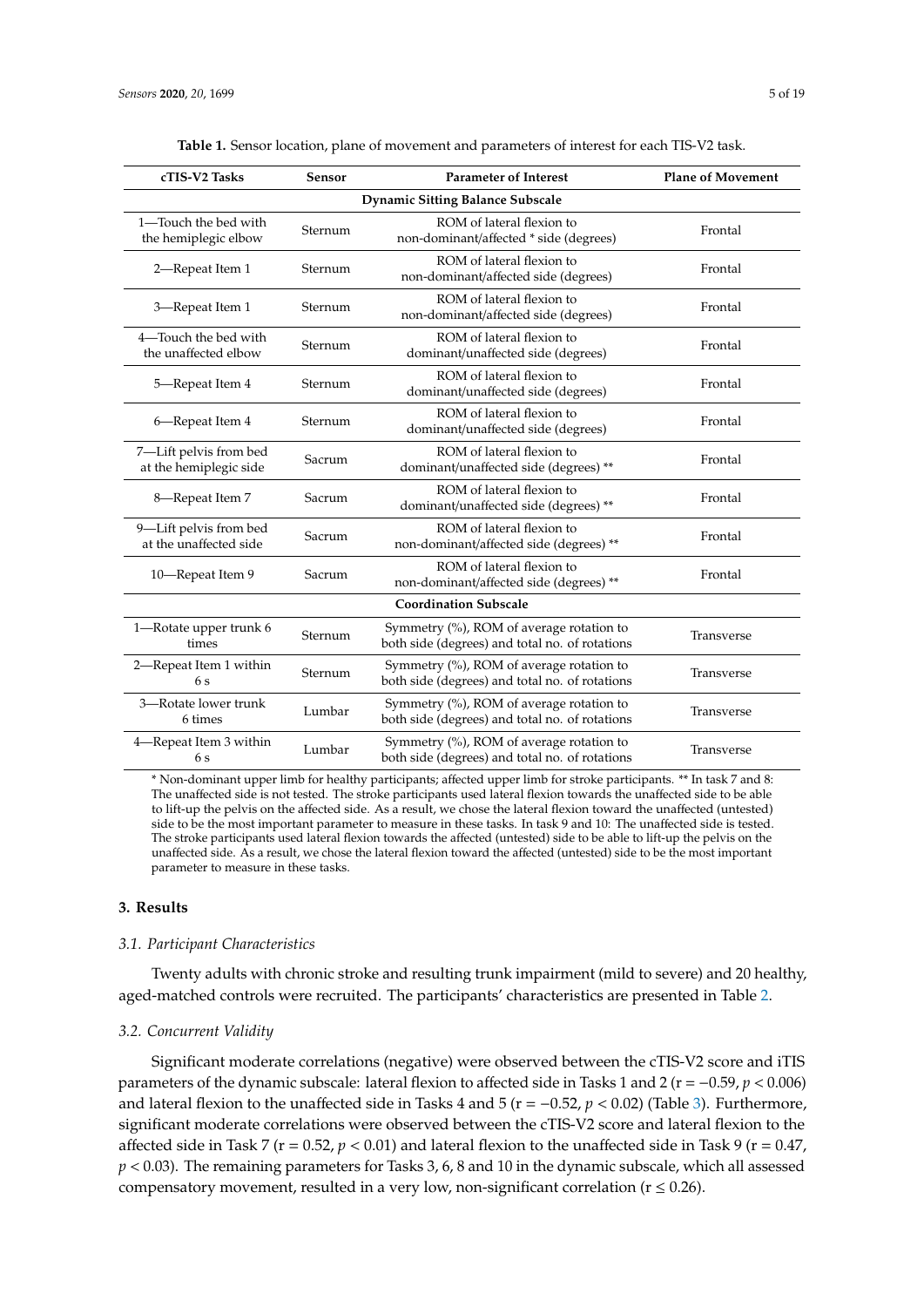<span id="page-5-0"></span>

| Characteristics                     | <b>Chronic Stroke</b><br>$(N = 20)$ | Healthy<br>$(N = 20)$ |  |  |
|-------------------------------------|-------------------------------------|-----------------------|--|--|
|                                     | $63.2 \pm 11.12$                    | $62.75 \pm 11.67$     |  |  |
| Age (years)                         | Range: 44-79                        | Range: 41-80          |  |  |
| Gender                              |                                     |                       |  |  |
| Male                                | 13                                  | 10                    |  |  |
| Female                              | 7                                   | 10                    |  |  |
| <b>Hand dominance</b>               |                                     |                       |  |  |
| Right                               | 17                                  | 16                    |  |  |
| Left                                | 3                                   | 4                     |  |  |
| Affected upper limb                 |                                     |                       |  |  |
| Right                               | 5                                   | N/A                   |  |  |
| Left                                | 15                                  |                       |  |  |
|                                     | $15.65 \pm 2.70$                    | $22.8 \pm 0.62$       |  |  |
| <b>Trunk Impairment Scale (TIS)</b> | Range: 10–23                        | Range: 2-23           |  |  |
| Number of participants with TIS:    |                                     |                       |  |  |
| $\leq$ 10 (poor trunk control)      | 1                                   | 0                     |  |  |
| 11-19 (fair trunk control)          | 18                                  | 0                     |  |  |
| $\geq$ 20 (good trunk control)      |                                     | 20                    |  |  |

|  |  | Table 2. Participant Characteristics. |
|--|--|---------------------------------------|
|--|--|---------------------------------------|

<span id="page-5-1"></span>**Table 3.** Spearman rank correlation of iTIS data with cTIS-V2 score (dynamic subscale) in the stroke group.

| cTIS-V2 Tasks                                                             | <b>Parameter of Interest</b>                           | $cTIS-V2 Score = 0$<br>$Mean \pm SD$ | $cTIS-V2 Score = 1$<br>Mean $\pm$ SD | r-Value   | Sig.  |  |  |  |
|---------------------------------------------------------------------------|--------------------------------------------------------|--------------------------------------|--------------------------------------|-----------|-------|--|--|--|
| <b>Dynamic Sitting Balance Subscale</b>                                   |                                                        |                                      |                                      |           |       |  |  |  |
| 1, 2—Touch the bed with<br>the hemiplegic elbow                           | ROM of lateral flexion to<br>affected side (degrees)   | $29.21 \pm 5.18$                     | $21.70 \pm 7.18$                     | $-0.59**$ | 0.006 |  |  |  |
| 3—Touch the bed with<br>the hemiplegic elbow<br>without compensation      | ROM of lateral flexion to<br>affected side (degrees)   | $32.41 \pm 10.36$                    | $25.21 \pm 3.61$                     | $-0.26$   | 0.45  |  |  |  |
| 4, 5—Touch the bed with<br>the unaffected elbow                           | ROM of lateral flexion to<br>unaffected side (degrees) | $35.82 \pm 4.98$                     | $29.75 \pm 5.95$                     | $-0.52*$  | 0.02  |  |  |  |
| 6-Touch the bed with<br>the unaffected elbow<br>without compensation      | ROM of lateral flexion to<br>unaffected side (degrees) | $36.31 \pm 8.59$                     | $32.41 \pm 5.30$                     | $-0.24$   | 0.41  |  |  |  |
| 7-Lift pelvis from bed<br>at the hemiplegic side                          | ROM of lateral flexion to<br>unaffected side (degrees) | $13.74 \pm 3.5$                      | $21.46 \pm 4.9$                      | $0.52*$   | 0.01  |  |  |  |
| 8-Lift pelvis from bed<br>at the hemiplegic side<br>without compensation  | ROM of lateral flexion to<br>affected side (degrees)   | $18.92 \pm 6.96$                     | $21.04 \pm 4.65$                     | 0.23      | 0.33  |  |  |  |
| 9-Lift pelvis from bed<br>at the unaffected side                          | ROM of lateral flexion to<br>unaffected side (degrees) | $15.29 \pm 2.60$                     | $18.42 \pm 3.24$                     | $0.47*$   | 0.03  |  |  |  |
| 10-Lift pelvis from bed<br>at the unaffected side<br>without compensation | ROM of lateral flexion to<br>unaffected side (degrees) | $17.81 \pm 2.20$                     | $17.49 \pm 4.04$                     | $-0.10$   | 0.67  |  |  |  |

r value = correlation coefficient; Sig. = significance level. \*\* Correlation is significant at ≤0.01. \* Correlation is significant at ≤0.05.

For the coordination subscale, significant high correlations were observed between the cTIS-V2 score and two variables, including symmetry in Task 2 (rotate upper trunk 6 times within 6 s) ( $r = 0.71$ ,  $p < 0.001$ ) and the total number of rotations in Task 3 (rotate lower trunk 6 times) ( $r = 0.73$ ,  $p < 0.001$ ) (Table [4\)](#page-6-0). Furthermore, significant moderate correlations were shown between the cTIS-V2 scores and the following iTIS parameters: symmetry in Task 1 (rotate upper trunk 6 times); total number of rotations in Tasks 1, 2 and 3; and rotation to the affected side in Task 1 ( $r \le 0.64$ ). Following a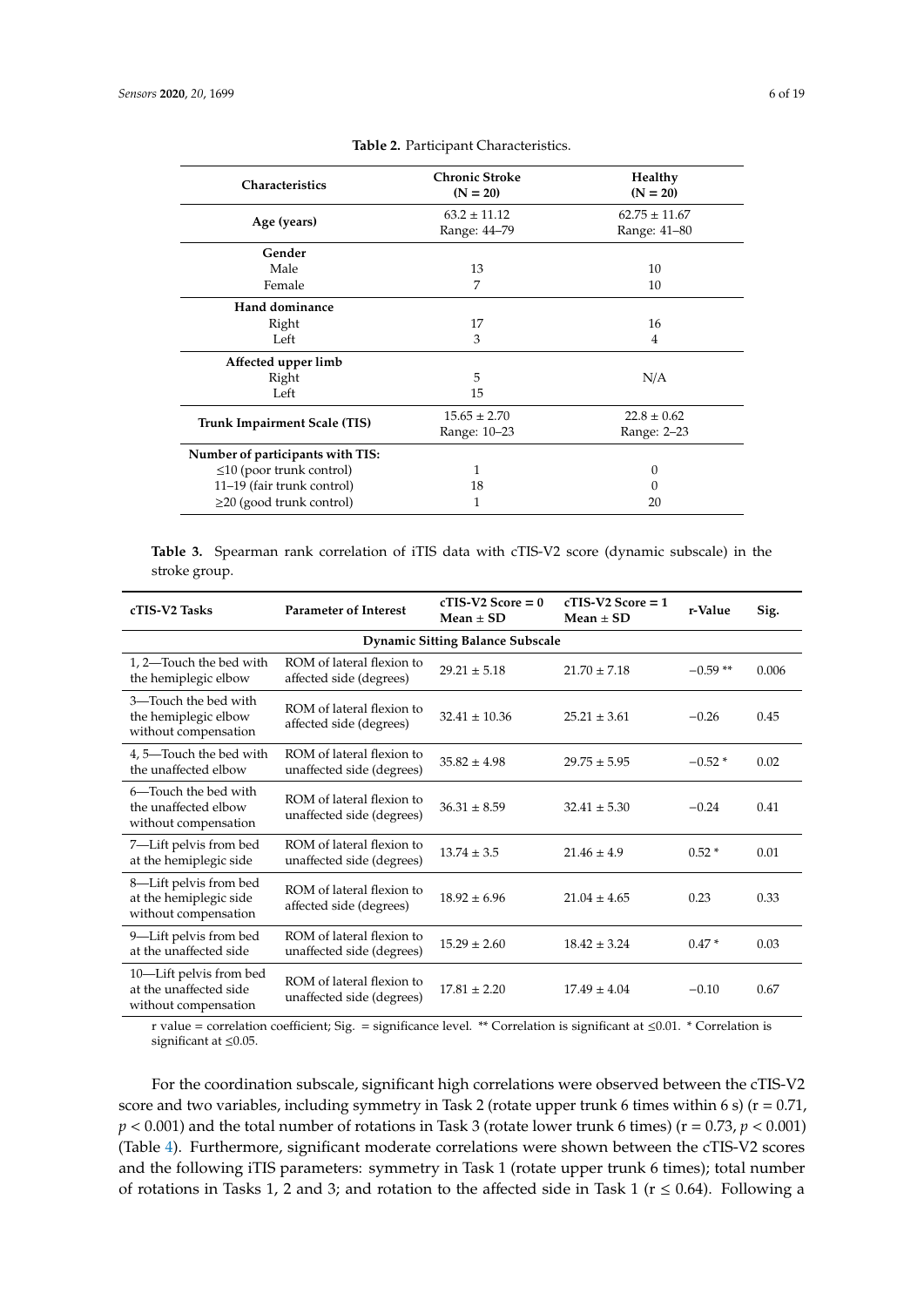conservative Bonferroni adjustment three associations were statistically significant at  $p \le 0.006$ , namely symmetry in Tasks 2 and 4, and the total number of rotations in Task 2. The rotation to the unaffected side recorded low and very low correlations using the cTIS-V2 scores ( $r \le 0.34$ ) in all tasks.

| $cTIS-V2$<br><b>Tasks</b>        | <b>Parameter of Interest</b>                            | $cTIS-V2$<br>Score $= 0$<br>$Mean \pm SD$ | $cTIS-V2$<br>Score $= 1$<br>Mean $\pm$ SD | $cTIS-V2$<br>Score $= 2$<br>Mean $\pm$ SD | r-Value    | Sig.  |  |
|----------------------------------|---------------------------------------------------------|-------------------------------------------|-------------------------------------------|-------------------------------------------|------------|-------|--|
|                                  | <b>Coordination Subscale</b>                            |                                           |                                           |                                           |            |       |  |
|                                  | Symmetry $(\% )$                                        | $84.86 \pm 14.40$                         | $78.46 \pm 18.9$                          | $94.51 \pm 3.61$                          | $0.54*$    | 0.02  |  |
| 1-Rotate<br>upper trunk          | ROM of average rotation to<br>affected side (degrees)   | $17.76 \pm 9.00$                          | $21.45 \pm 9.43$                          | $28.01 \pm 4.21$                          | $0.57**$   | 0.01  |  |
| 6 times                          | ROM of average rotation to<br>unaffected side (degrees) | $26.54 \pm 19.73$                         | $15.65 \pm 7.80$                          | $25.49 \pm 4.20$                          | 0.32       | 0.17  |  |
|                                  | Total number of rotations                               | $5\pm0$                                   | $6 \pm 0$                                 | $6\pm0$                                   | $0.59**$   | 0.007 |  |
|                                  | Symmetry (%)                                            | $78.94 \pm 18.24$                         | $97.61 \pm 1.29$                          |                                           | $0.71$ **+ | 0.001 |  |
| 2-Repeat<br>Item 1<br>within 6 s | ROM of average rotation to<br>affected side (degrees)   | $20.71 \pm 12.04$                         | $26.53 \pm 4.72$                          |                                           | 0.34       | 0.14  |  |
|                                  | ROM of average rotation to<br>unaffected side (degrees) | $18.67 \pm 11.91$                         | $26.07 \pm 3.79$                          |                                           | 0.32       | 0.17  |  |
|                                  | Total number of rotations                               | $5.15 \pm 0.68$                           | $6\pm0$                                   |                                           | $0.64$ **+ | 0.002 |  |
|                                  | Symmetry (%)                                            | $69.42 \pm 16.52$                         | $74.36 \pm 20.57$                         | $85.89 \pm 8.80$                          | 0.28       | 0.24  |  |
| 3-Rotate<br>lower trunk          | ROM of average rotation to<br>affected side (degrees)   | $9.22 \pm 6.75$                           | $9.01 \pm 4.48$                           | $7.46 \pm 3.50$                           | $-0.03$    | 0.87  |  |
| 6 times                          | ROM of average rotation to<br>unaffected side (degrees) | $7.20 \pm 4.19$                           | $8.51 \pm 4.29$                           | $6.87 \pm 0.45$                           | 0.02       | 0.92  |  |
|                                  | Total number of rotations                               | $6\pm0$                                   | $6\pm0$                                   | $5.20 \pm 0.45$                           | $0.74**+$  | 0.001 |  |
|                                  | Symmetry $(\% )$                                        | $77.20 \pm 18.98$                         | $88.94 \pm 11.02$                         |                                           | 0.37       | 0.11  |  |
| 4-Repeat<br>Item <sub>3</sub>    | ROM of average rotation to<br>affected side (degrees)   | $9.18 \pm 4.98$                           | $8.08 \pm 4.88$                           |                                           | $-0.14$    | 0.55  |  |
| within 6 s                       | ROM of average rotation to<br>unaffected side (degrees) | $7.39 \pm 4.48$                           | $9.21 \pm 4.66$                           |                                           | 0.20       | 0.39  |  |
|                                  | Total number of rotations                               | $5.53 \pm 0.51$                           | $6\pm0$                                   |                                           | $0.46*$    | 0.04  |  |

<span id="page-6-0"></span>**Table 4.** Spearman rank correlation of iTIS data with cTIS-V2 score (coordination subscale) in stroke group.

r value= correlation coefficient; Sig. = significance level. \*\* Correlation is significant at ≤0.01. \* Correlation is significant at ≤0.05. † Correlation is significant at ≤0.006.

#### *3.3. Di*ff*erences between Groups*

Difference between stroke participants and healthy, age-matched participants: the differences in trunk lateral flexion between stroke participants and healthy participants were significantly different (*p*-value range: 0.001 to 0.05) in seven tasks of the dynamic subscale (Tasks 1, 2, 3, 6, 8, 9 and 10) (Table [5\)](#page-8-0). The remaining three tasks (Tasks 4, 5 and 7) showed a non-significant difference between the groups ( $p > 0.05$ ). In the coordination subscale, the average rotations to both the affected and unaffected sides were significantly different between stroke and healthy participants for all tasks (*p*-value range: 0.001 to 0.05). However, the symmetry parameter indicated a non-significant difference between the groups for all tasks ( $p > 0.05$ ). For the last parameter, the total number of rotations, there was a significant difference between the stroke and healthy participants for only two tasks (Tasks 2 and 4; *p*-value < 0.05).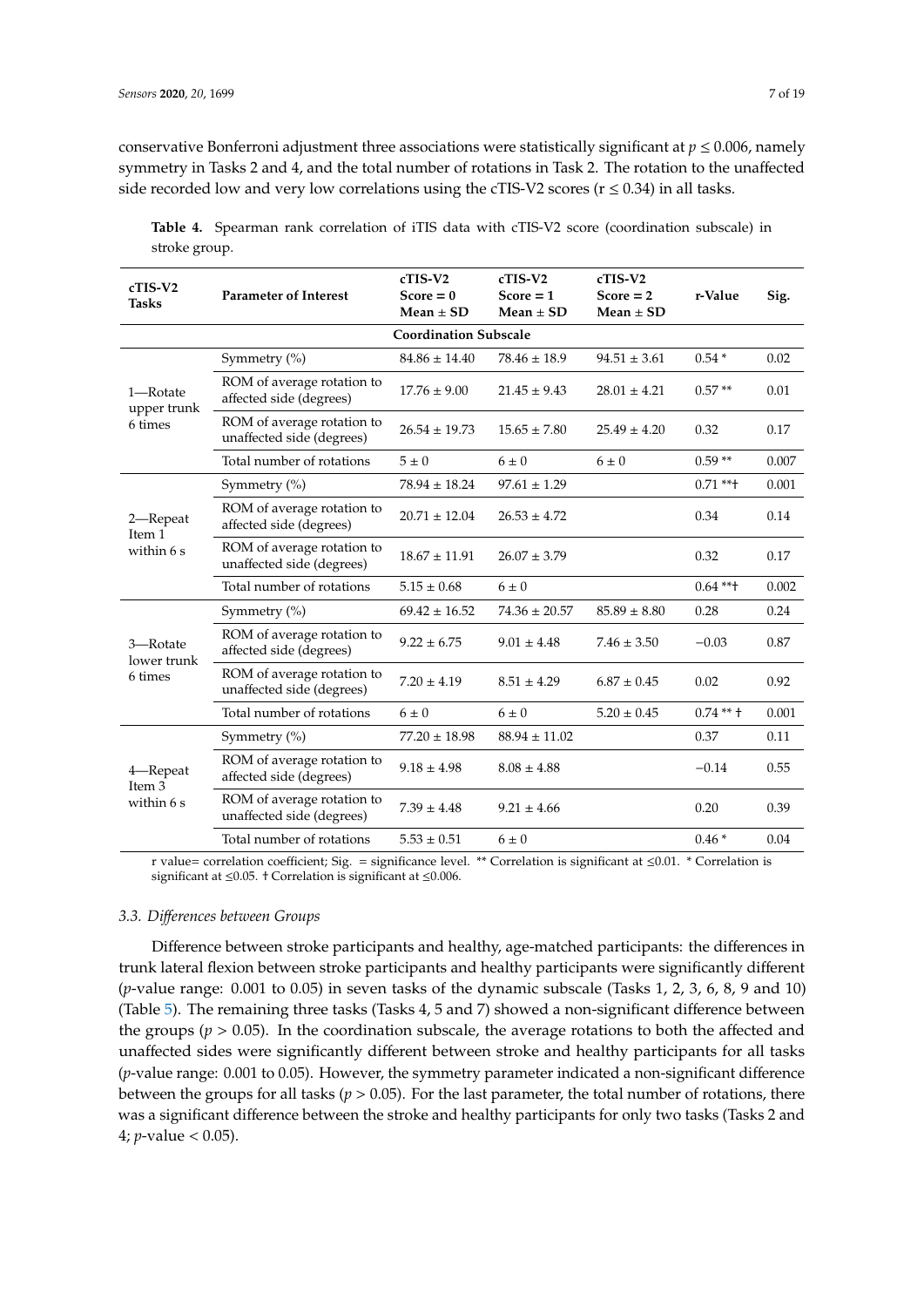| cTIS-V2 Tasks                           | <b>Parameter of Interest</b>                                      | Stroke Mean $\pm$ SD | Healthy Mean $\pm$ SD | Mean $Diff \pm SD$ | 95% CI for Mean Diff | $p$ -Value |  |  |  |
|-----------------------------------------|-------------------------------------------------------------------|----------------------|-----------------------|--------------------|----------------------|------------|--|--|--|
| <b>Dynamic Sitting Balance Subscale</b> |                                                                   |                      |                       |                    |                      |            |  |  |  |
| Task 1                                  | ROM of lateral flexion to<br>non-dominant/affected side (degrees) | $24.66 \pm 7.75$     | $37.23 \pm 5.70$      | $-12.57 \pm 7.49$  | $-16.93$ to $-8.21$  | $0.000*$   |  |  |  |
| Task 2                                  | ROM of lateral flexion to<br>non-dominant/affected side (degrees) | $21.51 \pm 11.22$    | $34 \pm 10.89$        | $12.49 \pm 13.95$  | $-21.21$ to $-3.75$  | $0.007*$   |  |  |  |
| Task 3                                  | ROM of lateral flexion to<br>non-dominant/affected side (degrees) | $28.78 \pm 7.7$      | $35.39 \pm 8.09$      | $6.61 \pm 10.49$   | $-13.18$ to $-0.037$ | $0.05*$    |  |  |  |
| Task 4                                  | ROM of lateral flexion to<br>dominant/unaffected side (degrees)   | $34.04 \pm 6.62$     | $35.04 \pm 7.09$      | $-1 \pm 12.8$      | $-5.57$ to 3.57      | 0.66       |  |  |  |
| Task 5                                  | ROM of lateral flexion to<br>dominant/unaffected side (degrees)   | $33.21 \pm 9.55$     | $34.37 \pm 8.26$      | $-1.16 \pm 14.25$  | $-7.40$ to 5.10      | 0.71       |  |  |  |
| Task 6                                  | ROM of lateral flexion to<br>dominant/unaffected side (degrees)   | $27.01 \pm 9.23$     | $34.87 \pm 8.43$      | $7.86 \pm 12.71$   | $-14.08$ to $-1.63$  | $0.01*$    |  |  |  |
| Task 7                                  | ROM of lateral flexion to<br>dominant/unaffected side (degrees)   | $20.11 \pm 5.54$     | $22.44 \pm 5.2$       | $-2.32 \pm 8.94$   | $-5.97$ to 1.31      | 0.20       |  |  |  |
| Task 8                                  | ROM of lateral flexion to<br>dominant/unaffected side (degrees)   | $19.02 \pm 5.51$     | $23.29 \pm 6.99$      | $-4.27 \pm 9.97$   | $-8.46$ to $-0.082$  | $0.05*$    |  |  |  |
| Task 9                                  | ROM of lateral flexion to<br>non-dominant/affected side (degrees) | $16.38 \pm 4.41$     | $23.74 \pm 6.18$      | $-7.36 \pm 7.25$   | $-10.86$ to $-3.86$  | $0.000*$   |  |  |  |
| Task 10                                 | ROM of lateral flexion to<br>non-dominant/affected side (degrees) | $16.50 \pm 5.02$     | $25.93 \pm 6.54$      | $-9.42 \pm 8.31$   | $-13.45$ to $-5.39$  | $0.000*$   |  |  |  |

**Table 5.** Differences in iTIS parameters between stroke and healthy participants.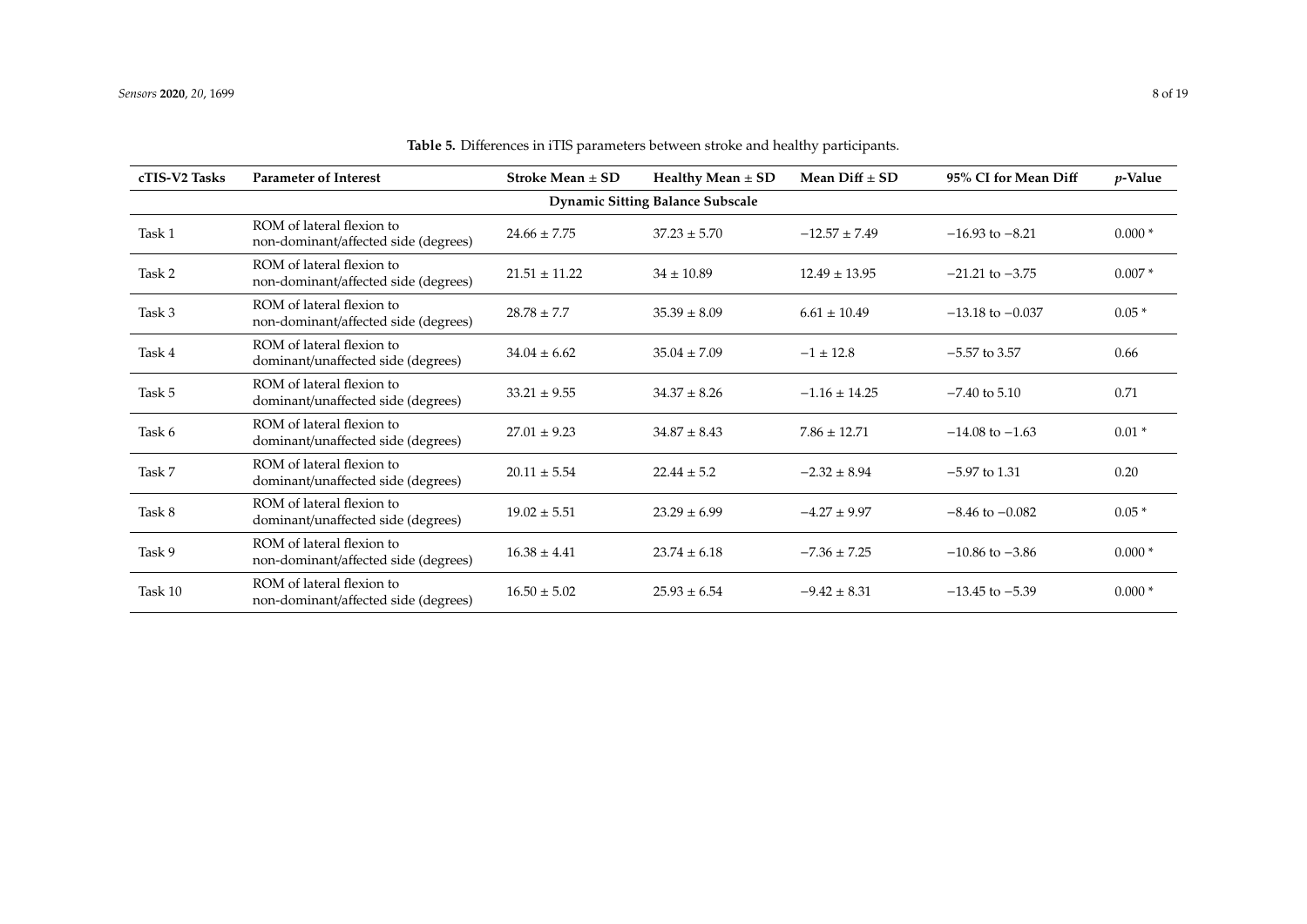<span id="page-8-0"></span>

| cTIS-V2 Tasks                | <b>Parameter of Interest</b>                                       | Stroke Mean $\pm$ SD | Healthy Mean $\pm$ SD | Mean $Diff \pm SD$ | 95% CI for Mean Diff | $p$ -Value |  |  |  |
|------------------------------|--------------------------------------------------------------------|----------------------|-----------------------|--------------------|----------------------|------------|--|--|--|
| <b>Coordination Subscale</b> |                                                                    |                      |                       |                    |                      |            |  |  |  |
|                              | Symmetry (%)                                                       | $87.58 \pm 13.15$    | $93.75 \pm 7.92$      | $-6.17 \pm 17.30$  | $-14.08$ to 1.74     | 0.12       |  |  |  |
|                              | ROM of average rotation to<br>non-dominant/affected side (degrees) | $22.17 \pm 6.32$     | $16.86 \pm 7.19$      | $5.31 \pm 11.06$   | $0.32$ to $10.30$    | $0.04*$    |  |  |  |
| Task 1                       | ROM of average rotation to<br>dominant/unaffected side (degrees)   | $20.92 \pm 8.70$     | $30.68 \pm 6.86$      | $-9.76 \pm 10.83$  | $-15.50$ to $-4.01$  | $0.002*$   |  |  |  |
|                              | Total number of rotations                                          | $5.93 \pm 0.25$      | $6 \pm 0.00$          | $-0.06 \pm 0.31$   | $-0.19$ to 0.06      | 0.310      |  |  |  |
|                              | Symmetry (%)                                                       | $86.34 \pm 13.16$    | $91.72 \pm 5.90$      | $-5.37 \pm 13.27$  | $-12.41$ to 1.66     | 0.129      |  |  |  |
| Task 2                       | ROM of average rotation to<br>non-dominant/affected side (degrees) | $32.59 \pm 7.18$     | $22.70 \pm 8.69$      | $9.88 \pm 10.74$   | 4.15 to 15.62        | $0.001*$   |  |  |  |
|                              | ROM of average rotation to<br>dominant/unaffected side (degrees)   | $21.85 \pm 8.28$     | $29.15 \pm 7.91$      | $-7.30 \pm 10.53$  | $-13.06$ to $-1.54$  | $0.015*$   |  |  |  |
|                              | Total number of rotations                                          | $5.60 \pm 0.73$      | $6 \pm 0.00$          | $-0.40 \pm 0.76$   | $-0.75$ to $-0.046$  | $0.03*$    |  |  |  |
|                              | Symmetry (%)                                                       | $78.42 \pm 17.92$    | $87.16 \pm 9.84$      | $-8.74 \pm 25.58$  | $-19.36$ to 1.87     | 0.10       |  |  |  |
|                              | ROM of average rotation to<br>non-dominant/affected side (degrees) | $7.43 \pm 3.83$      | $14.95 \pm 7.52$      | $-7.51 \pm 9.49$   | $-12.37$ to $-2.64$  | $0.004*$   |  |  |  |
| Task 3                       | ROM of average rotation to<br>dominant/unaffected side (degrees)   | $7.89 \pm 2.73$      | $13.11 \pm 5.55$      | $-5.21 \pm 5.95$   | $-8.79$ to $-1.64$   | $0.006*$   |  |  |  |
|                              | Total number of rotations                                          | $5.83 \pm 0.38$      | $6 \pm 0.00$          | $-0.16 \pm 0.30$   | $-0.35$ to 0.02      | 0.08       |  |  |  |
|                              | Symmetry $(\% )$                                                   | $80.89 \pm 18.03$    | $87 \pm 11.34$        | $-6.11 \pm 21.50$  | $-16.98$ to 4.76     | 0.26       |  |  |  |
|                              | ROM of average rotation to<br>non-dominant/affected side (degrees) | $9.71 \pm 4.78$      | $15.38 \pm 5.04$      | $-5.67 \pm 9.51$   | $-9.22$ to $-2.12$   | $0.003*$   |  |  |  |
| Task 4                       | ROM of average rotation to<br>dominant/unaffected side (degrees)   | $8.57 \pm 4.60$      | $13.27 \pm 4.61$      | $-4.69 \pm 7.21$   | $-8.03$ to $-1.36$   | $0.007*$   |  |  |  |
|                              | Total number of rotations                                          | $5.75 \pm 0.44$      | $6 \pm 0.00$          | $-0.25 \pm 0.74$   | $-0.47$ to $-0.021$  | $0.033*$   |  |  |  |

**Table 5.** *Cont.*

 $<sup>∗</sup> p ≤ 0.05.$ </sup>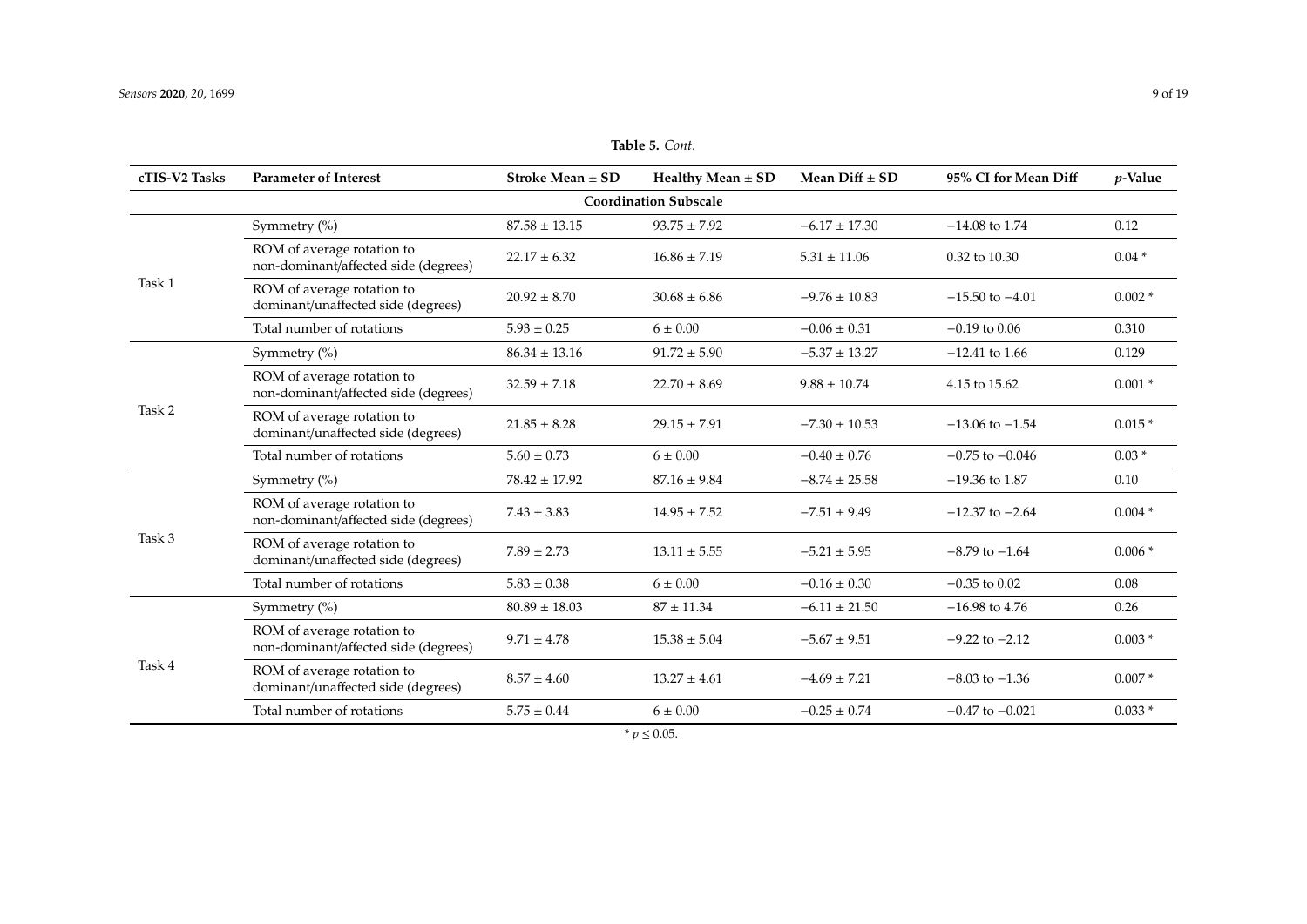(1) Difference between stroke participants who scored two and one on the cTIS and stroke participants who scored zero

In the dynamic subscale, the stroke participants who scored one showed a lower trunk ROM during Tasks 1–6 and a higher trunk ROM during Tasks 7–10 compared to stroke participants who scored zero, as presented in Table [6.](#page-10-0) The differences in trunk lateral flexion between stroke participants who scored one and those scoring zero were significantly different ( $p \le 0.05$ ) for four tasks (Tasks 1, 4, 7 and 9). The remaining tasks (Tasks 3, 6, 8 and 10) showed a non-significant difference between groups  $(p > 0.05)$ . In the coordination subscale, the average rotation to both the affected and unaffected sides showed a non-significant difference between groups for all tasks (*p* > 0.05) except for Task 1. In Task 1, only the average rotation to the unaffected side was significantly different between groups ( $p = 0.002$ ). In contrast, the total number of rotations parameter showed a high significant difference between the groups for all tasks (*p*-value range: 0.05 to 0.001). For the symmetry parameter, there was a significant difference between stroke groups for only two tasks (Tasks 1 and 2; *p*-value < 0.05).

**Table 6.** Differences in iTIS parameters between stroke participants scoring zero, one and two on the clinical TIS.

| <b>TIS-V2 Tasks</b>                                                                   | <b>Parameter of Interest</b>                           | $cTIS Score = 0$<br>$Mean + SD$ | $cTIS Score = 1$<br>$Mean + SD$ | Mean<br>$Diff \pm SD$ | 95% CI for<br><b>Mean Diff</b> | $p$ -Value |  |  |
|---------------------------------------------------------------------------------------|--------------------------------------------------------|---------------------------------|---------------------------------|-----------------------|--------------------------------|------------|--|--|
| <b>Dynamic Sitting Balance Subscale</b>                                               |                                                        |                                 |                                 |                       |                                |            |  |  |
| 1, 2-Touch the bed or<br>table with the<br>hemiplegic elbow                           | ROM of lateral flexion to<br>affected side (degrees)   | $29.21 \pm 5.18$                | $21.70 \pm 7.18$                | $7.51 \pm 2.80$       | 1.62 to 13.39                  | $0.01*$    |  |  |
| 3-Touch the bed or<br>table with the<br>hemiplegic elbow<br>without compensation      | ROM of lateral flexion to<br>affected side (degrees)   | $32.41 \pm 10.36$               | $25.21 \pm 3.61$                | $7.19 \pm 6.31$       | $-7.36$ to 21.76               | 0.28       |  |  |
| 4, 5-Touch the bed or<br>table with the<br>unaffected elbow                           | ROM of lateral flexion to<br>unaffected side (degrees) | $35.82 \pm 4.98$                | $29.75 \pm 5.95$                | $6.07 \pm 2.65$       | 0.42 to 11.72                  | $0.03*$    |  |  |
| 6-Touch the bed or<br>table with the<br>unaffected elbow<br>without compensation      | ROM of lateral flexion to<br>unaffected side (degrees) | $36.31 \pm 8.59$                | $32.41 \pm 5.30$                | $3.89 \pm 3.89$       | $-4.67$ to 12.46               | 0.33       |  |  |
| 7-Lift pelvis from bed<br>or table at the<br>hemiplegic side                          | ROM of lateral flexion to<br>affected side (degrees)   | $13.74 \pm 3.5$                 | $21.46 \pm 4.9$                 | $-7.71 \pm 3.02$      | $-14.07$ to<br>$-1.36$         | $0.02*$    |  |  |
| 8-Lift pelvis from bed<br>or table at the<br>hemiplegic side without<br>compensation  | ROM of lateral flexion to<br>affected side (degrees)   | $18.92 + 6.96$                  | $21.04 + 4.65$                  | $-2.12 + 2.59$        | $-7.57$ to 3.32                | 0.42       |  |  |
| 9-Lift pelvis from bed<br>or table at the<br>unaffected side                          | ROM of lateral flexion to<br>unaffected side (degrees) | $15.29 \pm 2.60$                | $18.42 \pm 3.24$                | $-3.12 + 1.44$        | $-6.17$ to $-0.07$             | $0.04*$    |  |  |
| 10—Lift pelvis from bed<br>or table at the<br>unaffected side without<br>compensation | ROM of lateral flexion to<br>unaffected side (degrees) | $17.81 \pm 2.20$                | $17.49 + 4.04$                  | $0.32 \pm 1.93$       | $-3.76$ to 4.41                | 0.86       |  |  |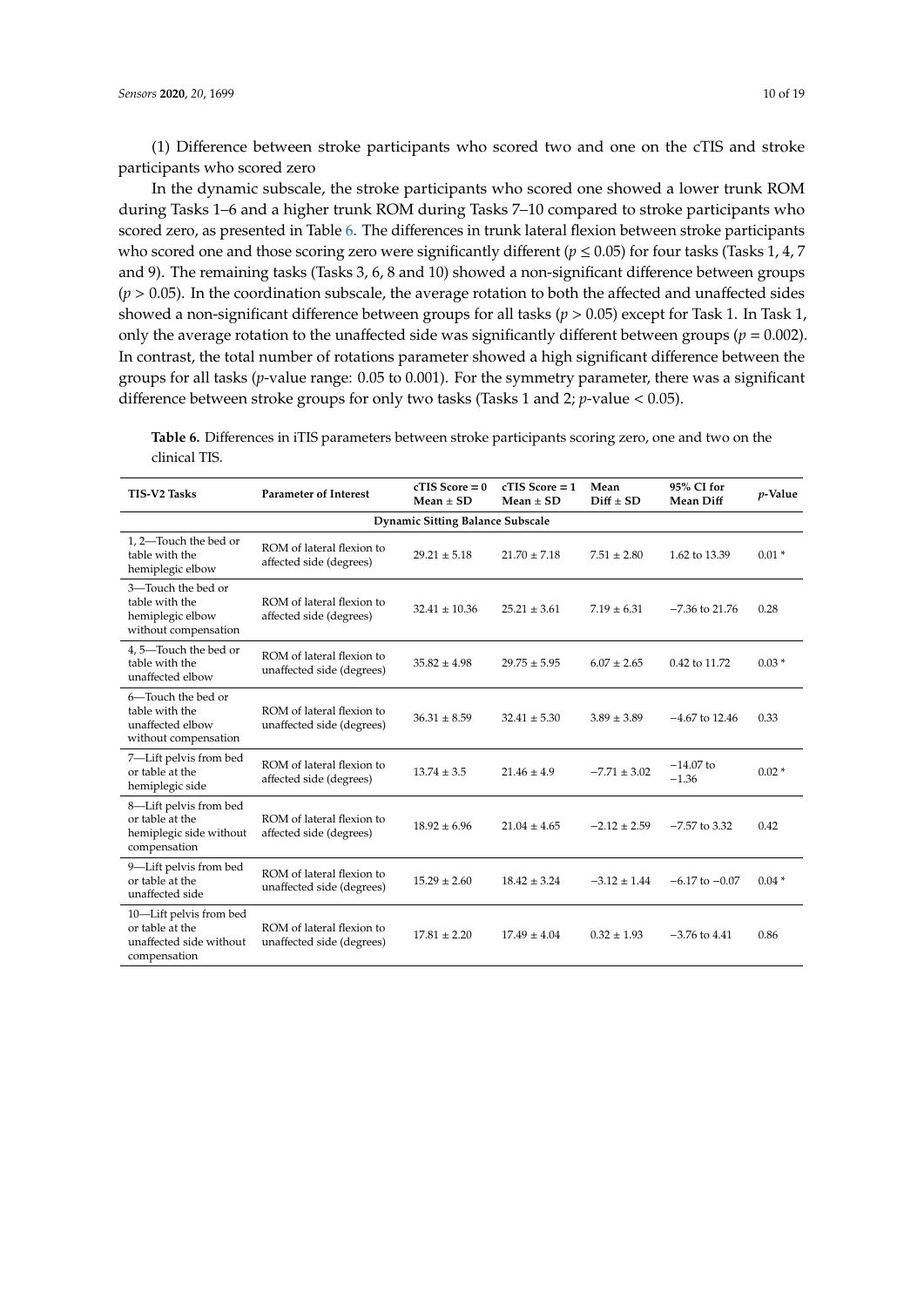<span id="page-10-0"></span>

| <b>TIS-V2 Tasks</b>                     | <b>Parameter of Interest</b>                                          | $cTIS Score = 0$<br>Mean $\pm$ SD  | $cTIS Score = 1$<br>Mean $\pm$ SD   | Mean<br>$Diff \pm SD$             | 95% CI for<br>Mean Diff | $p$ -Value      |  |  |  |
|-----------------------------------------|-----------------------------------------------------------------------|------------------------------------|-------------------------------------|-----------------------------------|-------------------------|-----------------|--|--|--|
| <b>Coordination Subscale</b>            |                                                                       |                                    |                                     |                                   |                         |                 |  |  |  |
| Task 2 & 4 (Independent Samples t-Test) |                                                                       |                                    |                                     |                                   |                         |                 |  |  |  |
|                                         | Symmetry $(\%)$                                                       | $78.94 \pm 18.24$                  | $97.61 \pm 1.29$                    | $-18.66 \pm 6.99$                 | $-33.35$ to<br>$-3.97$  | $0.01*$         |  |  |  |
| 2-Repeat Item 1 within<br>6 s           | ROM of average rotation to<br>non-dominant/affected side<br>(degrees) | $20.71 \pm 12.04$                  | $26.53 \pm 4.72$                    | $-5.81 \pm 4.78$                  | $-15.86$ to 4.23        | 0.24            |  |  |  |
|                                         | ROM of average rotation to<br>dominant/unaffected side<br>(degrees)   | $18.67 \pm 11.91$                  | $26.07 \pm 3.79$                    | $-7.40 \pm 4.67$                  | $-17.22$ to 2.41        | 0.13            |  |  |  |
|                                         | Total number of rotations                                             | $5.15 \pm 0.68$                    | $6\pm0$                             | $-0.84 \pm 0.26$                  | $-1.40$ to $-0.29$      | $0.001*$        |  |  |  |
|                                         | Symmetry (%)                                                          | $77.20 \pm 18.98$                  | $88.94 \pm 11.02$                   | $-11.74 \pm 8.40$                 | $-29.47$ to 5.99        | 0.18            |  |  |  |
| 4—Repeat Item 3 within                  | ROM of average rotation to<br>non-dominant/affected side<br>(degrees) | $9.18 \pm 4.98$                    | $8.08 \pm 4.88$                     | $1.09 \pm 2.44$                   | $-4.06$ to 6.25         | 0.65            |  |  |  |
| 6 s                                     | ROM of average rotation to<br>dominant/unaffected side<br>(degrees)   | $7.39 \pm 4.48$                    | $-1.82 \pm 2.23$<br>$9.21 \pm 4.66$ |                                   | $-6.54$ to 2.90         | 0.42            |  |  |  |
|                                         | Total number of rotations                                             | $5.53 \pm 0.51$                    | $6\pm0$                             | $-0.46 \pm 0.21$                  | $-0.91$ to<br>$-0.007$  | $0.04*$         |  |  |  |
|                                         |                                                                       | Task 1 & 3 (One-Way ANOVA Test)    |                                     |                                   |                         |                 |  |  |  |
| cTIS-V2 Tasks                           | <b>Parameter of Interest</b>                                          | $cTIS Score = 0$<br>Mean ± SD      | $cTIS Score = 1$<br>Mean $\pm$ SD   | $cTIS Score = 2$<br>Mean $\pm$ SD |                         | <i>p</i> -Value |  |  |  |
|                                         | Symmetry (%)                                                          | $84.86 \pm 14.40$                  | $78.46 \pm 18.99$                   | $94.51 \pm 3.61$                  |                         | $0.04*$         |  |  |  |
| 1-Rotate upper trunk                    | ROM of average rotation to<br>non-dominant/affected side<br>(degrees) | $17.76 \pm 9.00$                   | $21.45 \pm 9.43$                    | $28.01 \pm 4.21$                  |                         | 0.31            |  |  |  |
| 6 times                                 | ROM of average rotation to<br>dominant/unaffected side<br>(degrees)   | $26.54 \pm 19.73$                  | $15.65 \pm 7.80$                    | $25.49 \pm 4.20$                  |                         | $0.002*$        |  |  |  |
|                                         | Total number of rotations                                             | $5\pm0$                            | $6 \pm 0$                           | $6\pm0$                           |                         | 0.001           |  |  |  |
|                                         | Symmetry (%)                                                          | $69.42 \pm 16.52$                  | $74.36 \pm 20.57$                   | $85.89 \pm 8.80$                  |                         | 0.48            |  |  |  |
| 3-Rotate lower trunk                    | ROM of average rotation to<br>non-dominant/affected side<br>(degrees) | $9.22 \pm 6.75$                    | $9.01 \pm 4.48$                     | $7.46 \pm 3.50$                   |                         | 0.87            |  |  |  |
| 6 times                                 | ROM of average rotation to<br>dominant/unaffected side<br>(degrees)   | $7.20 \pm 4.19$                    | $8.51 \pm 4.29$                     | $6.87 \pm 0.45$                   |                         | 0.74            |  |  |  |
|                                         | Total number of rotations                                             | $5.20 \pm 0.45$                    | $6 \pm 0$                           | $6\pm0$                           |                         | 0.001           |  |  |  |
|                                         |                                                                       | * $p \le 0.05$ . ** $p \le 0.01$ . |                                     |                                   |                         |                 |  |  |  |

#### **Table 6.** *Cont.*

# *3.4. ROC Curve Analysis*

Table [7](#page-12-0) summarizes the results of the ROC curve analysis, including the AUCs and the identified cut-off score for each iTIS parameter that discriminated between stroke participants who scored zero, one and two for each task, along with their sensitivity and specificity.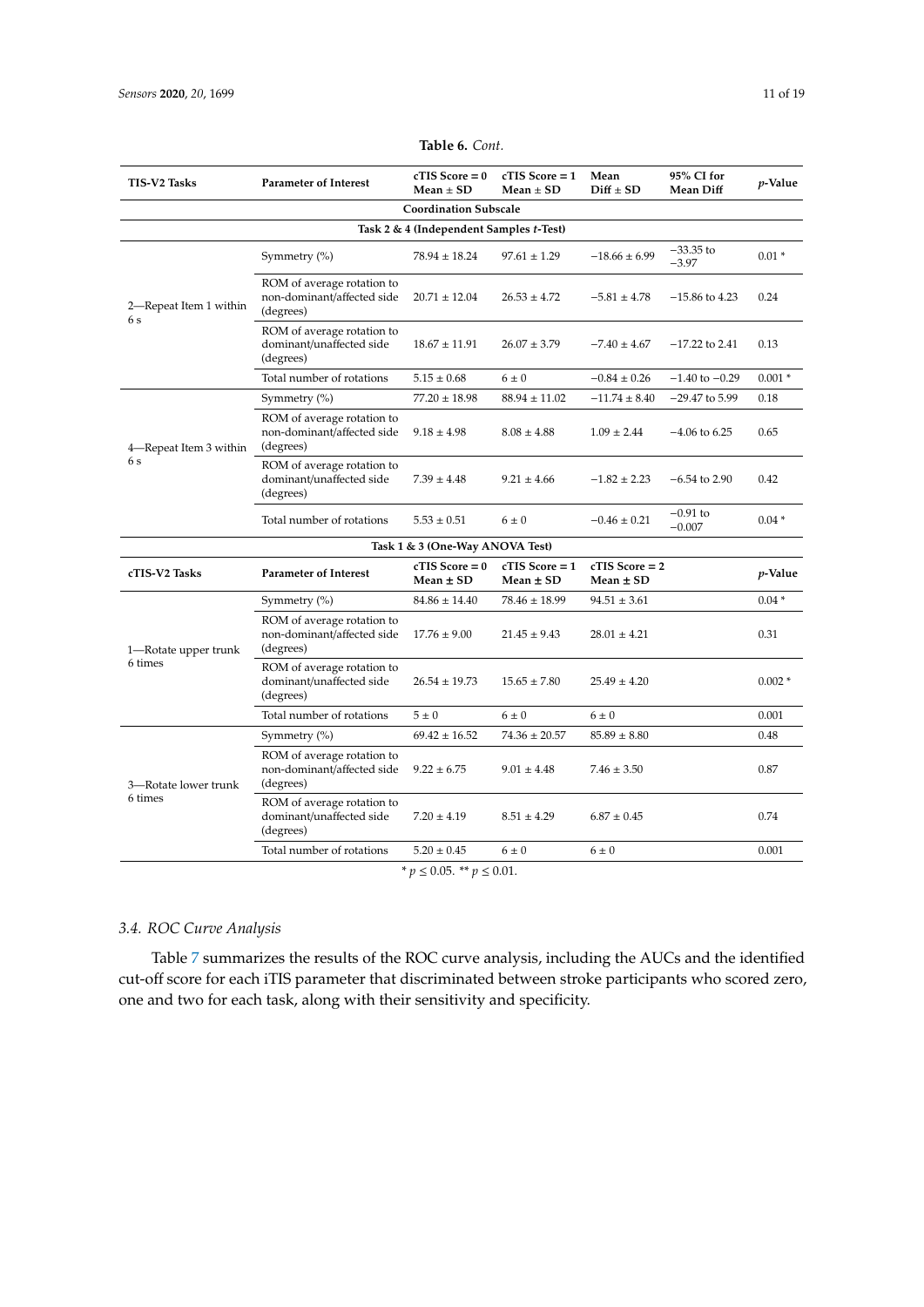**Table 7.** Discriminant ability of iTIS parameters in distinguishing between stroke participants with impairment (scored zero on cTIS-V2 tasks) and those without trunk impairment (scored one, or two on cTIS-V2 tasks).

| TIS-V2 Tasks                                                                       | <b>iTIS Parameter</b>                                  | <b>AUC</b> | Std. Error                              | Sig. | 95% CI        | <b>Cut-Off Point</b><br>(Degrees) to Be<br><b>Scored Zero in cTIS</b> | Sensitivity | Specificity |
|------------------------------------------------------------------------------------|--------------------------------------------------------|------------|-----------------------------------------|------|---------------|-----------------------------------------------------------------------|-------------|-------------|
|                                                                                    |                                                        |            | <b>Dynamic Sitting Balance Subscale</b> |      |               |                                                                       |             |             |
| 1, 2—Touch the bed or table<br>with the hemiplegic elbow                           | ROM of lateral flexion to affected side<br>(degrees)   | 0.84       | 0.09                                    | 0.01 | $0.64 - 1$    | >23.5                                                                 | 0.90        | 0.80        |
| 3-Touch the bed or table with<br>the hemiplegic elbow without<br>compensation      | ROM of lateral flexion to affected side<br>(degrees)   | 0.67       | 0.17                                    | 0.42 | $0.32 - 1$    | >26.8                                                                 | 0.71        | 0.67        |
| 4, 5-Touch the bed or table<br>with the unaffected elbow                           | ROM of lateral flexion to unaffected<br>side (degrees) | 0.80       | 0.12                                    | 0.03 | $0.57 - 1$    | $\geq 30.7$                                                           | 0.88        | 0.75        |
| 6-Touch the bed or table with<br>the unaffected elbow without<br>compensation      | ROM of lateral flexion to unaffected<br>side (degrees) | 0.64       | 0.17                                    | 0.39 | $0.30 - 98$   | $\geq 33.8$                                                           | 0.66        | 0.58        |
| 7-Lift pelvis from bed or table<br>at the hemiplegic side                          | ROM of lateral flexion to affected side<br>(degrees)   | 0.92       | 0.06                                    | 0.02 | $0.79 - 1$    | $\leq15.8$                                                            |             | 0.88        |
| 8-Lift pelvis from bed or table<br>at the hemiplegic side without<br>compensation  | ROM of lateral flexion to affected side<br>(degrees)   | 0.63       | 0.15                                    | 0.32 | $0.33 - 0.94$ | < 23.2                                                                | 0.71        | 0.46        |
| 9-Lift pelvis from bed or table<br>at the unaffected side                          | ROM of lateral flexion to unaffected<br>side (degrees) | 0.78       | 0.11                                    | 0.04 | $0.56 - 1$    | <16.5                                                                 | 0.85        | 0.75        |
| 10-Lift pelvis from bed or<br>table at the unaffected side<br>without compensation | ROM of lateral flexion to unaffected<br>side (degrees) | 0.43       | 0.14                                    | 0.65 | $0.14 - 0.71$ | < 18.9                                                                | 0.80        | 0.30        |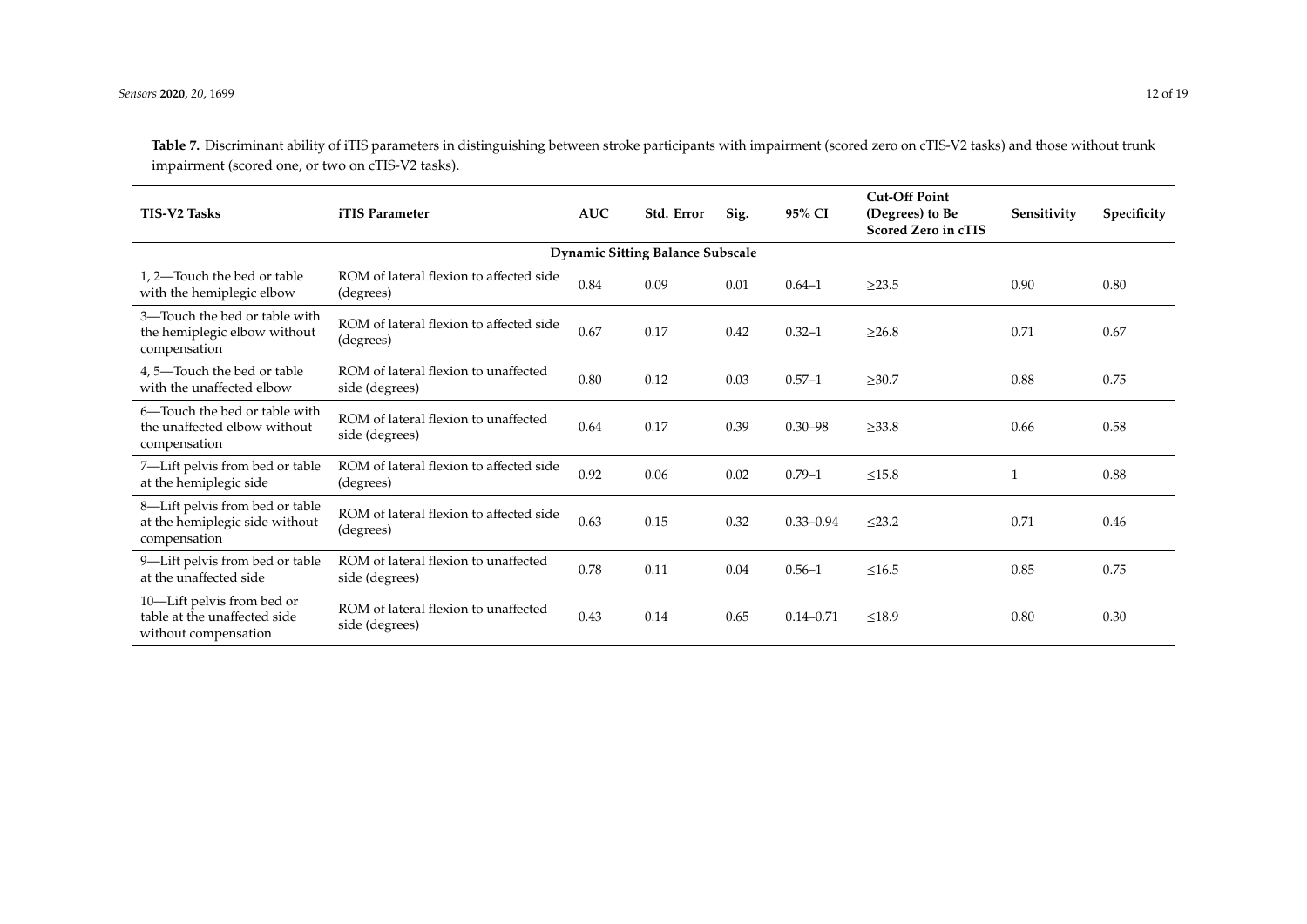|  | <b>Table 7.</b> Cont. |  |
|--|-----------------------|--|
|  |                       |  |

<span id="page-12-0"></span>

| <b>TIS-V2 Tasks</b>          | iTIS Parameter                                                     | <b>AUC</b> | Std. Error                   | Sig.  | 95% CI        | <b>Cut-Off Point</b><br>(Degrees) to Be<br><b>Scored Zero in cTIS</b> | Sensitivity  | Specificity |
|------------------------------|--------------------------------------------------------------------|------------|------------------------------|-------|---------------|-----------------------------------------------------------------------|--------------|-------------|
|                              |                                                                    |            | <b>Coordination Subscale</b> |       |               |                                                                       |              |             |
|                              | Symmetry (%)                                                       | 0.87       | 0.08                         | 0.01  | $0.70 - 1$    | 90                                                                    | 0.85         | 0.66        |
| 1-Rotate upper trunk 6 times | ROM of average rotation to<br>non-dominant/affected side (degrees) | 0.85       | 0.09                         | 0.01  | $0.66 - 1$    | 24.5                                                                  | 0.85         | 0.75        |
|                              | ROM of average rotation to<br>dominant/unaffected side (degrees)   | 0.77       | 0.11                         | 0.05  | $0.56 - 0.99$ | 23.4                                                                  | 0.71         | 0.75        |
|                              | Total number of rotations                                          | 0.58       | 0.13                         | 0.55  | $0.32 - 0.85$ | 5.5                                                                   | $\mathbf{1}$ | 0.17        |
|                              | Symmetry (%)                                                       | 0.93       | 0.05                         | 0.002 | $0.82 - 1$    | 96.7                                                                  | 0.85         | 0.84        |
| 2-Repeat Item 1 within 6 s   | ROM of average rotation to<br>non-dominant/affected side (degrees) | 0.70       | 0.11                         | 0.14  | $0.47 - 0.93$ | 24.7                                                                  | 0.71         | 0.69        |
|                              | ROM of average rotation to<br>dominant/unaffected side (degrees)   | 0.70       | 0.12                         | 0.16  | $0.45 - 0.93$ | 23.11                                                                 | 0.85         | 0.61        |
|                              | Total number of rotations                                          | 0.84       | 0.08                         | 0.01  | $0.67 - 1$    | 5.5                                                                   | $\mathbf{1}$ | 0.69        |
|                              | Symmetry (%)                                                       | 0.70       | 0.14                         | 0.31  | $0.41 - 0.96$ | 76.6                                                                  | $\mathbf{1}$ | 0.56        |
| 3-Rotate lower trunk 6 times | ROM of average rotation to<br>non-dominant/affected side (degrees) | 0.40       | 0.17                         | 0.58  | $0.05 - 0.74$ | 5.8                                                                   | 0.66         | 0.31        |
|                              | ROM of average rotation to<br>dominant/unaffected side (degrees)   | 0.42       | 0.12                         | 0.65  | $0.18 - 0.66$ | 6.1                                                                   | 1            | 0.37        |
|                              | Total number of rotations                                          | 0.63       | 0.16                         | 0.50  | $0.32 - 0.93$ | 5.5                                                                   | $\mathbf{1}$ | 0.25        |
|                              | Symmetry (%)                                                       | 0.73       | 0.12                         | 0.11  | $0.48 - 0.98$ | 80.8                                                                  | 0.83         | 0.69        |
| 4—Repeat Item 3 within 6 s   | ROM of average rotation to<br>non-dominant/affected side (degrees) | 0.41       | 0.14                         | 0.53  | $0.12 - 0.69$ | 6.9                                                                   | 0.66         | 0.38        |
|                              | ROM of average rotation to<br>dominant/unaffected side (degrees)   | 0.62       | 0.14                         | 0.38  | $0.34 - 0.91$ | 7                                                                     | 0.83         | 0.61        |
|                              | Total number of rotations                                          | 0.73       | 0.11                         | 0.11  | $0.50 - 0.95$ | 5.5                                                                   | $\mathbf{1}$ | 0.46        |

AUC = area under curve; CI = confidence interval.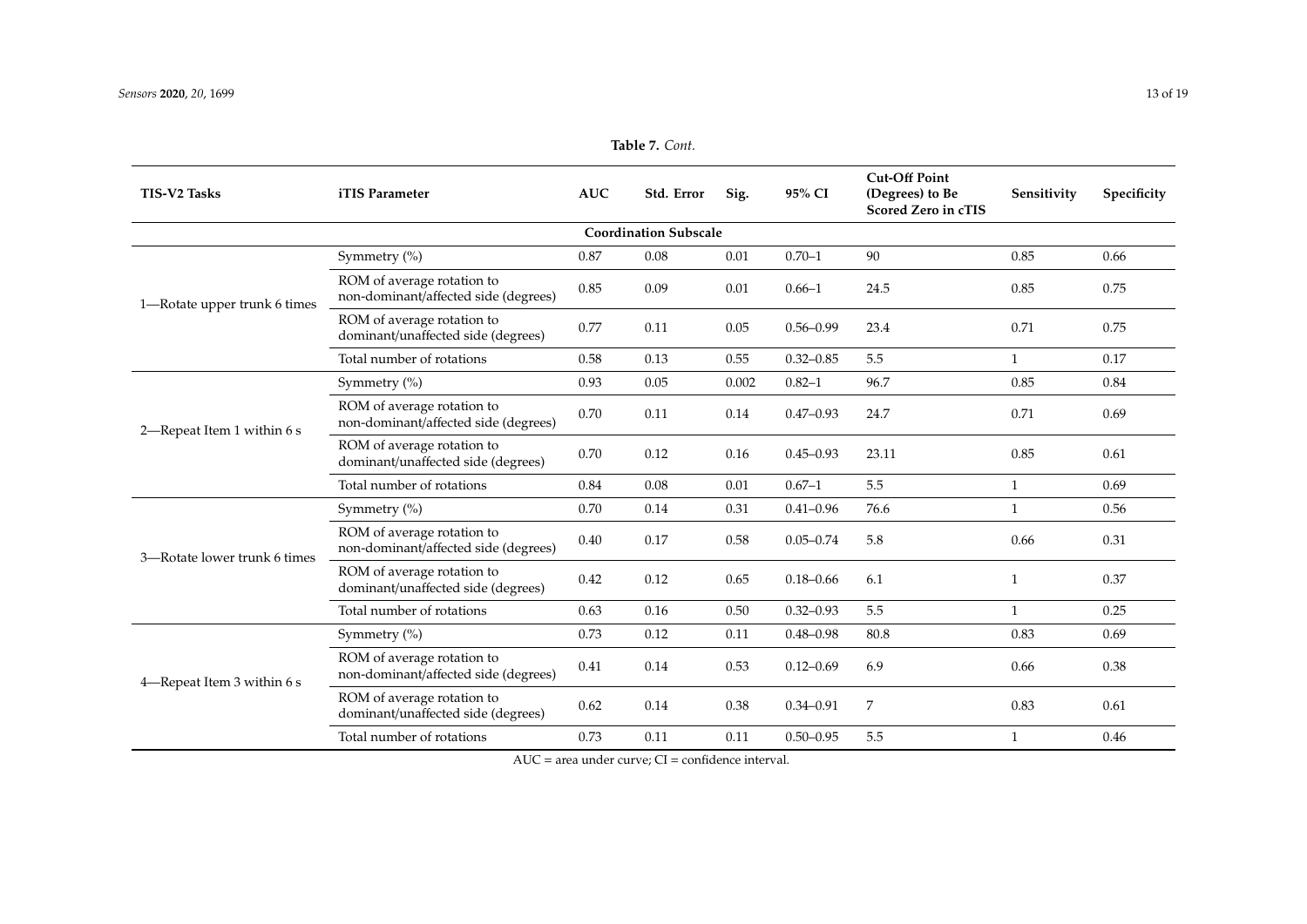In the dynamic subscale tasks, one parameter (lateral flexion to the affected side in Task 7) was considered a highly accurate test  $(AUC = 0.92)$ , indicating outstanding discriminant ability to  $\frac{1}{2}$ distinguish between people who scored zero and who scored one on the cTIS-V2 tasks (Figure [2\)](#page-13-0). Three out of eight parameters (lateral flexion to affected side in Task 1, lateral flexion to the unaffected side in both Tasks 4 and 9) showed an AUC range of 0.78–0.84, indicating acceptable to excellent discriminant<br>Different discriminant ability. The remaining four parameters were less accurate, with an AUC range between 0.43 to 0.67, indicating no or poor discriminant ability.

<span id="page-13-0"></span>

**Figure 2.** Receiver operator curves (ROC) of the iTIS dynamic subscale parameters to distinguish between stroke participants with impairment (scored zero on cTIS-V2 tasks) and those without trunk impairment (scored one, or two on cTIS-V2 tasks). \* indicates cut-off points.

In the coordination subscale, the symmetry parameter in Task 2 demonstrated an outstanding discriminant ability (AUC =  $0.93$ ), and acceptable to excellent discriminative ability (AUC =  $0.70-0.87$ ) in the remaining tasks (Tasks 1, 3 and 4) (Figure [3\)](#page-14-0). For the average rotation to the affected side parameter, the AUC for Tasks 1 and 2 (0.85 and 0.70, respectively) indicated excellent and acceptable discriminative ability. In contrast, the average rotations to the affected side parameter in Tasks 3 and 4 had no discriminative ability ( $AUC = 0.40$  and 0.41, respectively). For the average rotation to the unaffected side parameter, the AUC in Tasks 1 and 2 (0.77 and 0.70, respectively) showed acceptable discriminative ability, while Tasks 3 and 4 were found to have no discriminative ability. The last parameter was the total number of rotations, which was found to have poor discriminative ability in Tasks 2 and 4 (AUC  $\leq$  0.63) and acceptable to excellent discriminative ability in Tasks 1 and 3  $(AUC \ge 0.73)$ .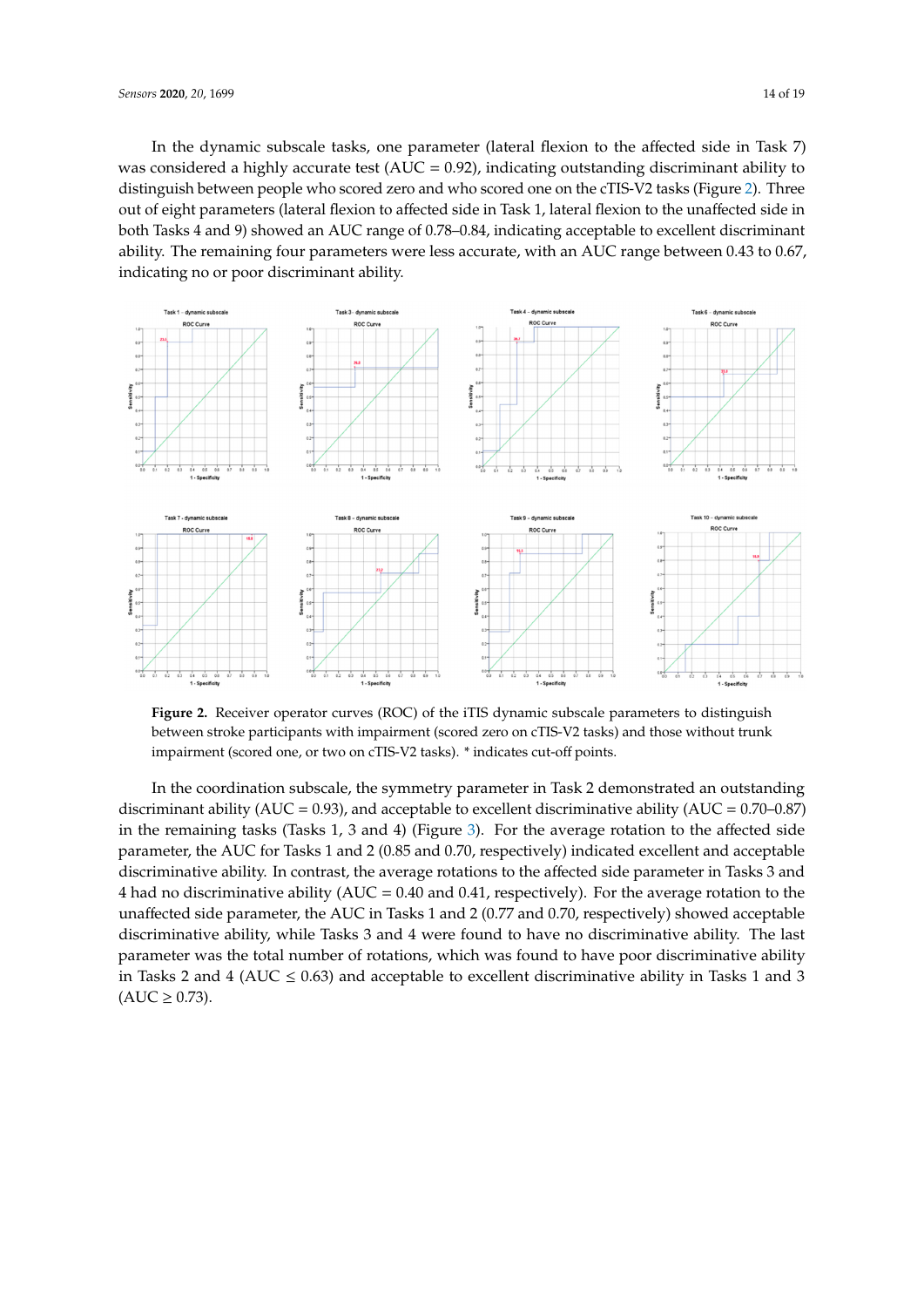<span id="page-14-0"></span>

between stroke participants with impairment (scored zero on cTIS-V2 tasks) and those without trunk impairment (scored one, or two on cTIS-V2 tasks). \* indicates cut-off points. **Figure 3.** Receiver operator curves (ROC) of the iTIS coordination subscale parameters to distinguish

# impairment (scored one, or two on cTIS-V2 tasks). **4. Discussion**

\* indicates cut-off points. **4. Discussion**  and the clinical score of the cTIS-V2, including trunk lateral flexion in Task 3, 6, 8 and 10 in the dynamic The present study demonstrated a moderate relationship between most of the observed iTIS parameters and the clinical score of the cTIS-V2, supporting the concurrent validity of the instrumented TIS using the Valedo system. A few parameters demonstrated a weak relationship between the iTIS subscale and rotation towards the unaffected side in all tasks of the coordination subscale.

#### parameters and the concurrent score of the concurrent value of the concurrent value of the concurrent value of the concurrent value of the concurrent value of the concurrent value of the concurrent value of the concurrent *4.1. Validity*

The validity of the iTIS was demonstrated by correlating the iTIS parameters to the clinical scores of the cTIS-V2 using a Spearman rank correlation. The results indicated a moderate negative correlation in the dynamic subscale parameters for Tasks 1, 2, 4 and 5 (touching the bed with the affected and unaffected elbow). The negative correlation arose because of the higher lateral flexion ROM towards who scored one on the clinical TIS. This was because most of the participants (n = 12/20) lost their sitting balance and fell to their side. This is in line with the findings of Jijimol et al. (2013), who found a<br> $\frac{1}{2}$ significant high correlation ( $r = 0.91$ ,  $p < 0.01$ ) between balance and TIS [\[24\]](#page-18-12). Only one participant who scored zero did not lose her balance, she had a low NOM because she was not able to touch the bed with her elbow due to lacking in ROM and stopped moving during her performance of Tasks 4 and 5. the affected and unaffected sides recorded by stroke participants who scored zero compared to those scored zero did not lose her balance; she had a low ROM because she was not able to touch the bed

which chow due to higher moving arrows are performance of the higher performance of the set of the correlation in Tasks 7 and 9 (lift pelvis from bed on the affected and unaffected side) of the dynamic subscale had moderate positive correlations. The results could be explained by the higher lateral flexion ROM values reported in people who scored one compared to those who scored zero on the clinical TIS. Moreover, for the clinical TIS in Task 7, only two stroke participants scored zero, while 18 participants scored one. In Tasks 3, 6 and 8 in the dynamic subscale, poor correlation values between the clinical and instrumented TIS can be explained by the presence of compensatory movements (e.g., the use of the upper limb, the contralateral hip abduction, the hip flexion, the knee flexion, sliding of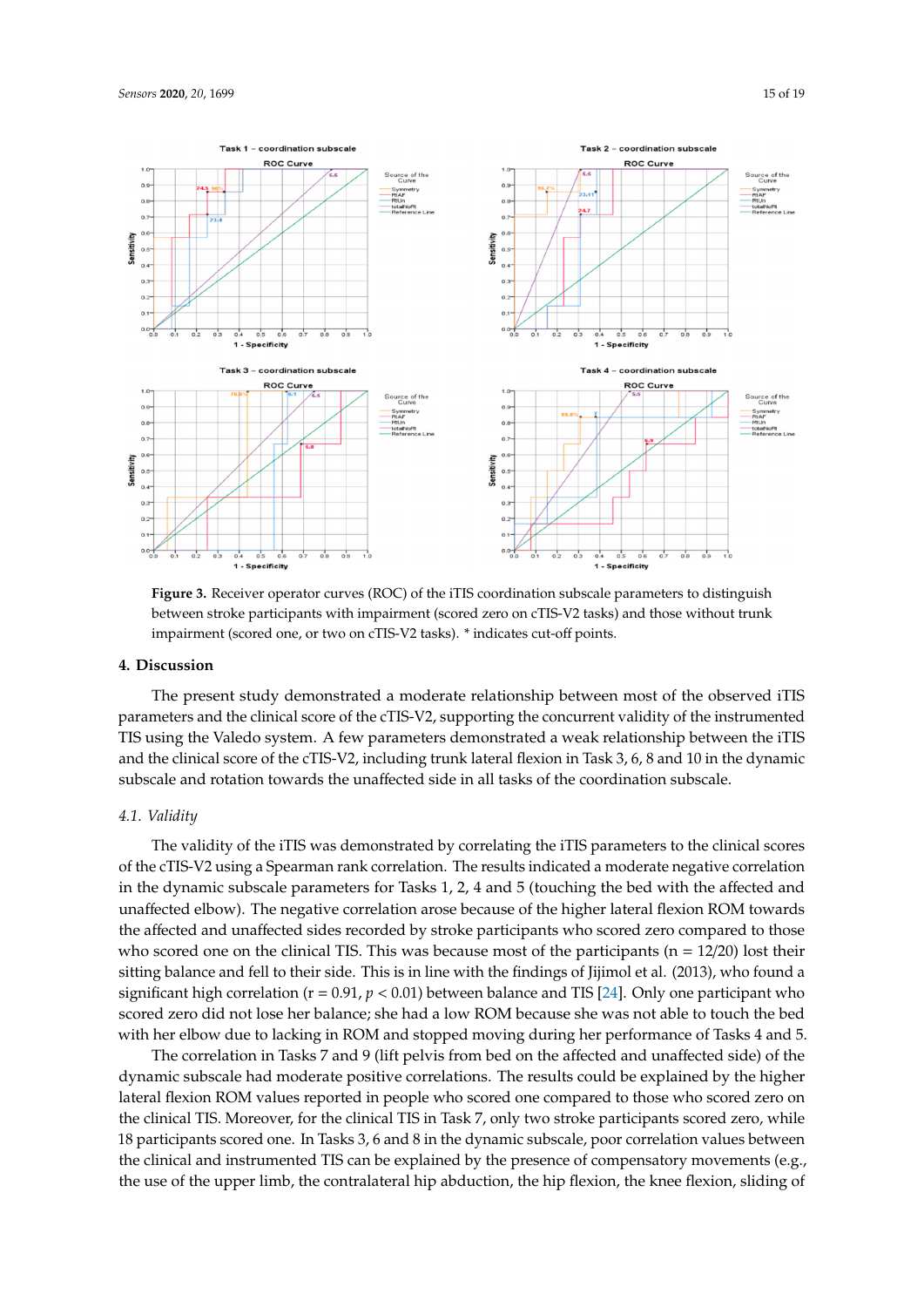the feet and the loss of contact between the heel and the floor), which if observed by the assessor, in the clinical TIS (dynamic subscale), a score of zero is given. However these could not be measured by the setup of the Valedo sensors, as the sensors were only attached to the trunk. This compensatory movement can be measured with an alternative method of application of the sensors (i.e., fixing one of the sensors on the lower limb) to be able to record the movement. The compensation movements observed are likely to be due to impaired postural control and weight-shifting ability during the performance of these tasks. The findings from this study are consistent with those of Messier et al. (2004), who reported a significantly lower weight-bearing ability in chronic stroke participants for both paretic and non-paretic feet when comparing a weight-bearing value on both the dominant and non-dominant feet in healthy, age-matched participants ( $p = 0.05$ ) during the performance of trunk lateral flexion (45 degrees) from a sitting position [\[25\]](#page-18-13). Furthermore, lower limb sensory deficits may have affected the trunk movements; it has been suggested that somatosensory information from the feet determines how people with stroke adjust themselves on a support surface [\[26\]](#page-18-14). Another possible cause of the reduction in ROM for those who scored zero in the pelvis-lifting tasks may result from the reduction in the activity of the rectus abdominis and latissimus dorsi muscles on the affected side of the body in comparison to the unaffected side.

For the coordination subscale, the symmetry showed a moderate to high correlation of iTIS to cTIS for Tasks 1 and 2 (rotate upper trunk 6 times), while for Tasks 3 and 4 (rotate lower trunk 6 times), the correlation was low. The result could be explained by the low values of lower trunk rotation ROM detected by the sacral sensor in Tasks 3 and 4, whereas in the clinical scale rotation of the lower trunk is easily observable through forward and backward movements of the knees. As a result of the low ROM values, a small change in rotation leads to asymmetry. In addition, a combination of factors such as spasticity in the lower extremities, weakness of the trunk and proximal lower extremity muscles can contribute to the difficulty performing rotation of the pelvis [\[2](#page-17-1)[,25\]](#page-18-13). This explanation is supported by Verheyden et al. (2005), suggesting that identifying this movement in stroke participants is more difficult [\[12\]](#page-18-0). Furthermore, the total number of rotations demonstrates a moderate to high correlation, as stroke participants with a moderately impaired trunk were unable to complete six rotation movements within six seconds. Rotation ROM towards the affected and unaffected side in general showed a low correlation with the cTIS. This parameter is not measured in the cTIS (whereas symmetry and total number of rotations are), so whilst it may provide additional information about the quality of movement, the results suggest this parameter should be excluded from the iTIS because it does not contribute to the validity. Therefore the important parameters to be considered in the co-ordination subscale of iTIS should be symmetry and total number of rotations This is supported by the results of the Bonferroni adjustment which showed significant correlation at  $p \leq 0.006$  was noted in symmetry (Tasks 2 and 3) and total number of rotations (Task 2) parameters.

## *4.2. Di*ff*erences between Groups*

The results of the *t*-test and the ROC curve analysis indicated the ability of the iTIS dynamic subscale parameters to distinguish both between participants with and without stroke as well as those stroke participants with and without trunk impairment. As expected, the performance of the stroke participants was lower than that of the healthy controls in most of the dynamic subscale tasks. This may be explained by the difficulties stroke participants face in fine-tuning the length of the lateral trunk muscles according to the task requirement compared to the healthy controls [\[27\]](#page-18-15). The non-significant difference in some of the dynamic subscale tasks (Tasks 3, 6, 8 and 10) between stroke participants who scored zero and those who scored one on the clinical TIS-V2 is likely to be due to the unmeasured compensatory movements mentioned previously. The participants who scored one on the cTIS-V2 recorded a high trunk lateral flexion ROM in the dynamic subscale tasks, while those who scored zero reached a high ROM by compensating (using the upper or lower limb), which explains the non-significant difference in some of the dynamic subscale tasks.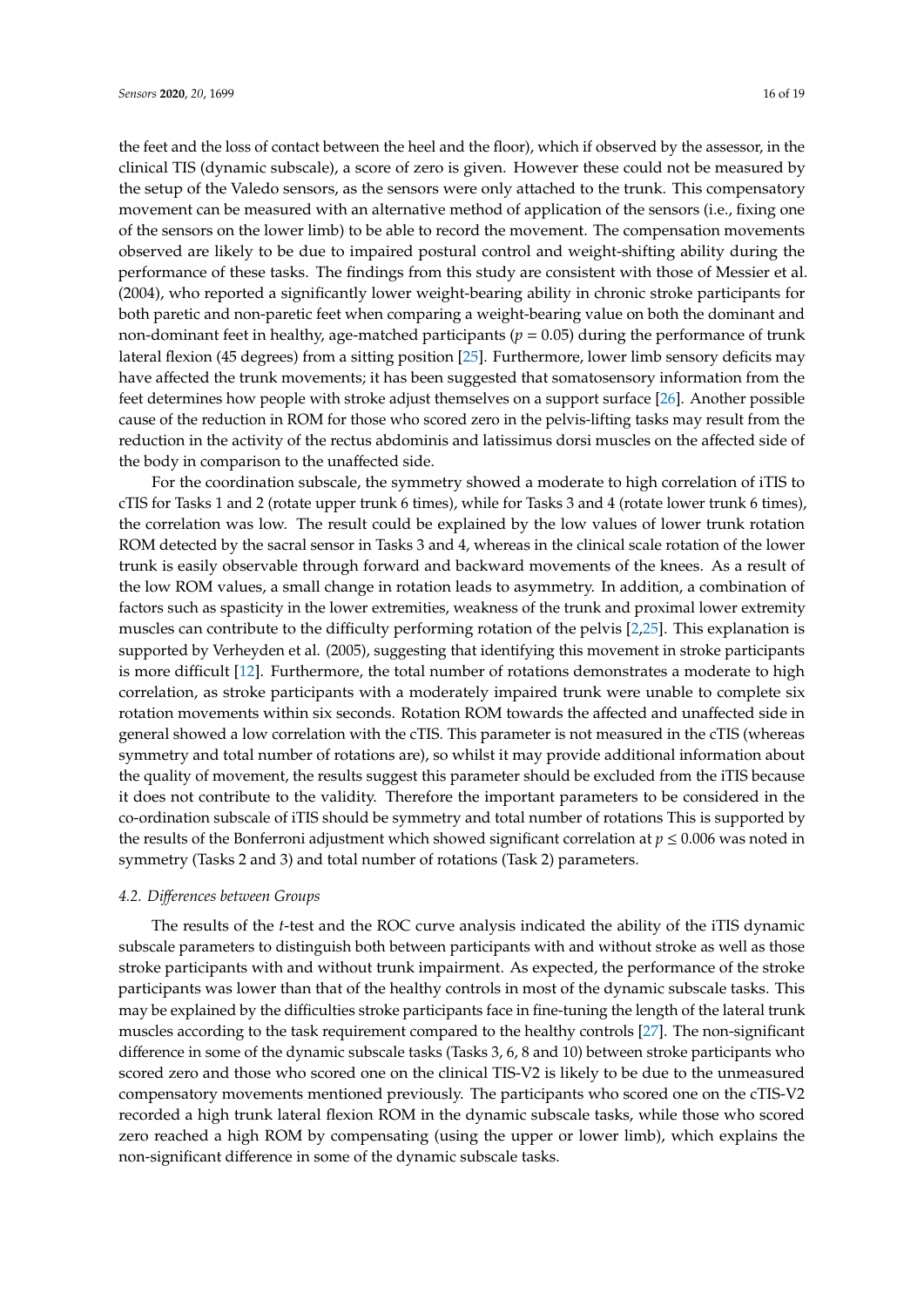In the coordination subscale, the differences between the stroke participants and the healthy group were significantly different in their amount of axial rotation ROM in the direction of both the affected and unaffected sides, suggesting a decrease in trunk rotational ability in the stroke group. This finding is supported by (Tanaka et al. 1997), who found a significant reduction in trunk rotatory muscle performance in stroke participants compared to healthy, age-matched participants during trunk rotation at angular velocities of 60, 120, and 150 degrees per second (*p* < 0.05) [\[28\]](#page-18-16). However, the symmetry parameters were not significantly different between the groups, and this could be because of the compensatory strategy used by stroke participants to perform coordination subscale tasks. Some of the stroke participants completed the tasks with compensation, resulting in a symmetrical movement during the performance of the coordination tasks (e.g., the participants leaned to both sides instead of rotating the lower trunk in Tasks 3 and 4 or carried the affected arm with the other hand to assist the movement of the upper trunk rotation in Tasks 1 and 2). In contrast, the number of rotations shows a significant difference between healthy and stroke participants in Tasks 2 and 4, when the task was required to be completed within six seconds. This could be explained by a reduction in the participants' ability to initiate the trunk movement in the stroke group; onset latencies of trunk muscles (lumbar erector spinae) have been shown to be delayed in stroke participants when compared with healthy, age-matched controls  $(p < 0.04)$  [\[27\]](#page-18-15).

### *4.3. Limitations*

This study had several limitations. The methodology limitation which affected the validity results was that the three sensors used in this study were placed solely on the trunk, so were unable to detect any compensation by the upper or lower limbs during the task performance.

System errors may also have affected both the validity and reliability [\[29\]](#page-18-17). The Valedo system crashed during the completion of the tasks during some sessions. Although the data were deleted, the task was performed again and the next data recording was checked, it is possible that potential errors in the system's records from before the crash could have affected the recording. The system crashes during the test performance may have been due to using the Valedo system for more than 6 h continuously recording data leading to a slower laptop performance. When we removed the recorded data to another hard drive, the problem was solved.

The sample size was too small to allow definitive conclusions to be drawn about the differences in parameters between stroke groups (stroke participants who scored zero and one on the clinical TIS) or to establish cut-off points for each parameter. All stroke data were used to perform the cut-off point analysis. This might have led to the performance of the proposed approach being overestimated, especially because of the small number of participants. In addition, due to the nature of clinical TIS scoring, which assumes that people who score zero on Tasks 1 and 2 will automatically score zero in Task 3, fewer than 20 participants performed Task 3. The findings indicate that a higher number of stroke participants are needed to robustly investigate the validity and reliability of the iTIS.

#### **5. Clinical Implications and Recommendations**

Clinicians commonly use clinical tests such as the TIS to assess trunk impairment and to monitor changes in impairment after intervention. This paper presents the iTIS as an objective tool to enable the clinician to assess and monitor the trunk impairment considering the quality of the trunk movement. It will give them detailed information about trunk movement by quantifying the trunk ROM in each task. However, the iTIS exhibits a limitation in detecting the compensatory movement exerted by lower limb which is commonly observed clinically. To overcome this limitation, a further research study to investigate the ability of Valedo system to detect compensatory movements during performance of the iTIS by moving one of the trunk sensors to the lower limb is warranted.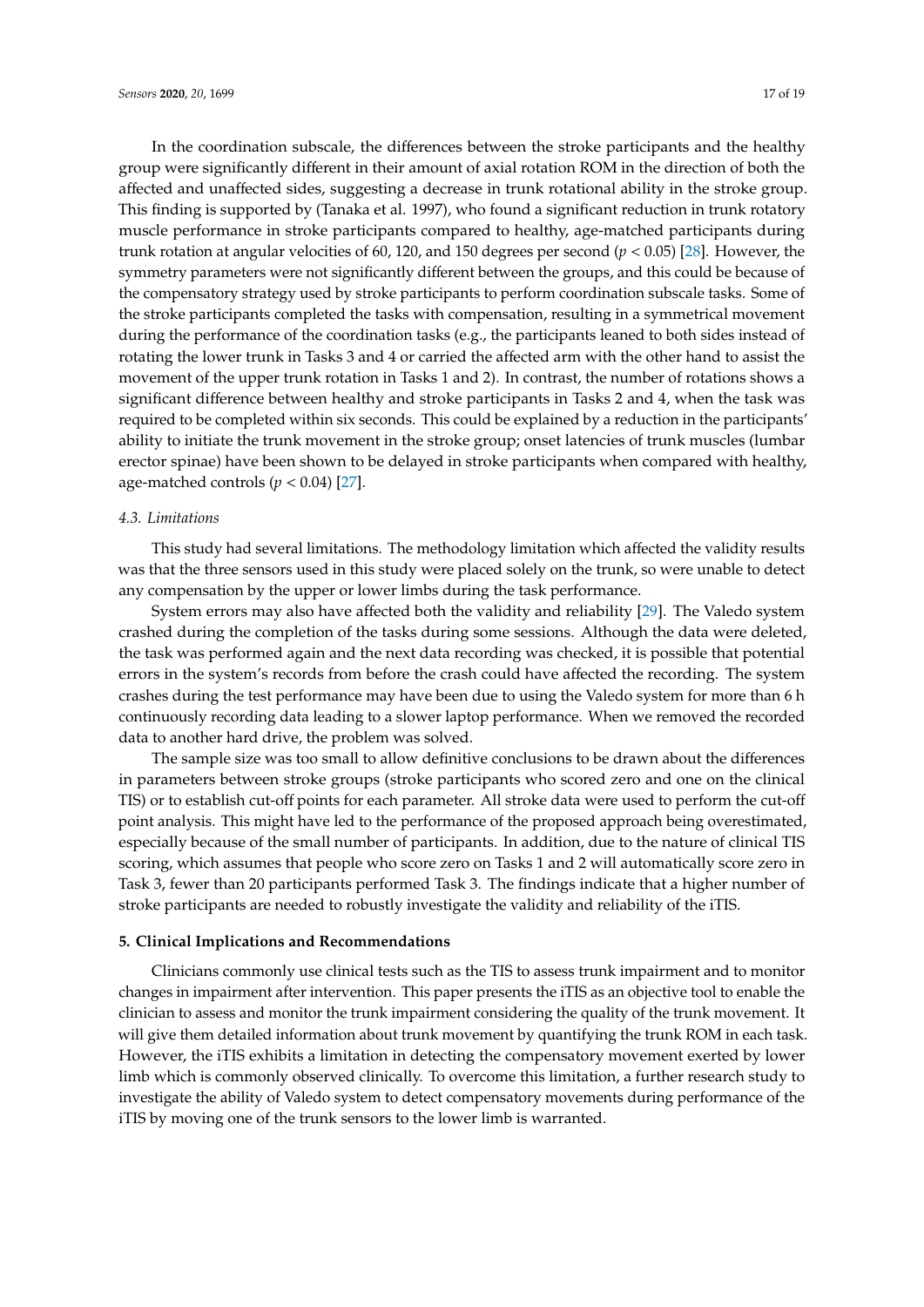## **6. Conclusions**

This study is the first to demonstrate the feasibility of an iTIS. Moderate validity has been shown, and different methods of application of the iTIS could be used where the validity was low. Future studies with larger sample sizes and a robust standardized application of iTIS using additional sensors on the upper and/or lower limbs to detect compensation are warranted to establish reference data for iTIS parameters.

The iTIS provides more information about trunk performance than the cTIS-V2, as it has the ability to detect small changes in trunk ROM that may not be observed clinically. These findings indicate that the inertial sensor-based iTIS measures have important implications for the objective assessment of trunk impairment in clinical practice. The data-rich set could be useful in the customization of physiotherapy to address individuals' trunk control issues. Another potential use of the iTIS is to advance research into understanding the mechanisms of trunk control and compensatory trunk movements throughout recovery from a stroke.

**Supplementary Materials:** The following are available online at http://[www.mdpi.com](http://www.mdpi.com/1424-8220/20/6/1699/s1)/1424-8220/20/6/1699/s1.

**Author Contributions:** Conceptualization, F.F., N.A., A.-M.H., R.T., S.K.W. and G.V.; methodology, F.F., N.A., J.B., M.W., A.-M.H., R.T., S.K.W. and G.V.; software, M.W.; validation, N.A., A.-M.H. and R.T.; formal analysis, N.A.; investigation, F.F., N.A.; data curation, F.F., N.A.; writing—original draft preparation, N.A.; writing—review and editing, N.A., M.W., A.-M.H., F.F., J.B., S.K.W., G.V. and R.T.; supervision, A.-M.H. and R.T.; project administration, A.-M.H. and R.T.; funding acquisition, N.A. All authors have read and agreed to the published version of the manuscript.

**Funding:** This research received no external funding.

**Acknowledgments:** Norah Alhwoaimel would like to acknowledge Ministry of Education, Saudi Arabia, for funding her PhD study at the University of Southampton, UK.

**Conflicts of Interest:** The authors declare no conflict of interest. The funders had no role in the design of the study; in the collection, analyses, or interpretation of data; in the writing of the manuscript, or in the decision to publish the results.

## **References**

- <span id="page-17-0"></span>1. Edwards, S. *Neurological Physiotherapy: A Problem-solving Approach*; Churchill Livingstone: London, UK, 1996.
- <span id="page-17-1"></span>2. Davies, P.M.; Klein-Vogelbach, S. *Right in the Middle: Selective Trunk Activity in the Treatment of Adult Hemiplegia*; Springer: Berlin/Heidelberg, Germany, 2012.
- <span id="page-17-2"></span>3. Sunderland, A.; Tinson, D.; Bradley, L.; Hewer, R.L. Arm function after stroke. An evaluation of grip strength as a measure of recovery and a prognostic indicator. *J. Neurol. Neurosurg. Psychiatry* **1989**, *52*, 1267–1272. [\[CrossRef\]](http://dx.doi.org/10.1136/jnnp.52.11.1267) [\[PubMed\]](http://www.ncbi.nlm.nih.gov/pubmed/2592969)
- 4. Ryerson, S.; Byl, N.N.; Brown, D.A.; Wong, R.A.; Hidler, J.M. Altered trunk position sense and its relation to balance functions in people post-stroke. *J. Neurol. Phys. Ther.* **2008**, *32*, 14–20. [\[CrossRef\]](http://dx.doi.org/10.1097/NPT.0b013e3181660f0c) [\[PubMed\]](http://www.ncbi.nlm.nih.gov/pubmed/18463551)
- <span id="page-17-3"></span>5. Langhorne, P.; Coupar, F.; Pollock, A. Motor recovery after stroke: A systematic review. *Lancet Neurol.* **2009**, *8*, 741–754. [\[CrossRef\]](http://dx.doi.org/10.1016/S1474-4422(09)70150-4)
- <span id="page-17-4"></span>6. Rosenblum, S.; Josman, N. The relationship between postural control and fine manual dexterity. *Phys. Occup. Ther. Pediatr.* **2003**, *23*, 47–60. [\[CrossRef\]](http://dx.doi.org/10.1080/J006v23n04_04) [\[PubMed\]](http://www.ncbi.nlm.nih.gov/pubmed/14750308)
- <span id="page-17-5"></span>7. Franchignoni, F.P.; Tesio, L.; Ricupero, C.; Martino, M.T. Trunk control test as an early predictor of stroke rehabilitation outcome. *Stroke* **1997**, *28*, 1382–1385. [\[CrossRef\]](http://dx.doi.org/10.1161/01.STR.28.7.1382) [\[PubMed\]](http://www.ncbi.nlm.nih.gov/pubmed/9227687)
- <span id="page-17-6"></span>8. Verheyden, G.; Nieuwboer, A.; De Wit, L.; Feys, H.; Schuback, B.; Baert, I.; Jenni, W.; Schupp, W.; Thijs, V.; De Weerdt, W. Trunk performance after stroke: An eye catching predictor of functional outcome. *J. Neurol. Neurosurg. Psychiatry* **2007**, *78*, 694–698. [\[CrossRef\]](http://dx.doi.org/10.1136/jnnp.2006.101642) [\[PubMed\]](http://www.ncbi.nlm.nih.gov/pubmed/17178824)
- <span id="page-17-7"></span>9. Collin, C.; Wade, D. Assessing motor impairment after stroke: A pilot reliability study. *J. Neurol. Neurosurg. Psychiatry* **1990**, *53*, 576–579. [\[CrossRef\]](http://dx.doi.org/10.1136/jnnp.53.7.576)
- <span id="page-17-8"></span>10. Verheyden, G.; Nieuwboer, A.; Mertin, J.; Preger, R.; Kiekens, C.; De Weerdt, W. The Trunk Impairment Scale: A new tool to measure motor impairment of the trunk after stroke. *Clin. Rehabil.* **2004**, *18*, 326–334. [\[CrossRef\]](http://dx.doi.org/10.1191/0269215504cr733oa)